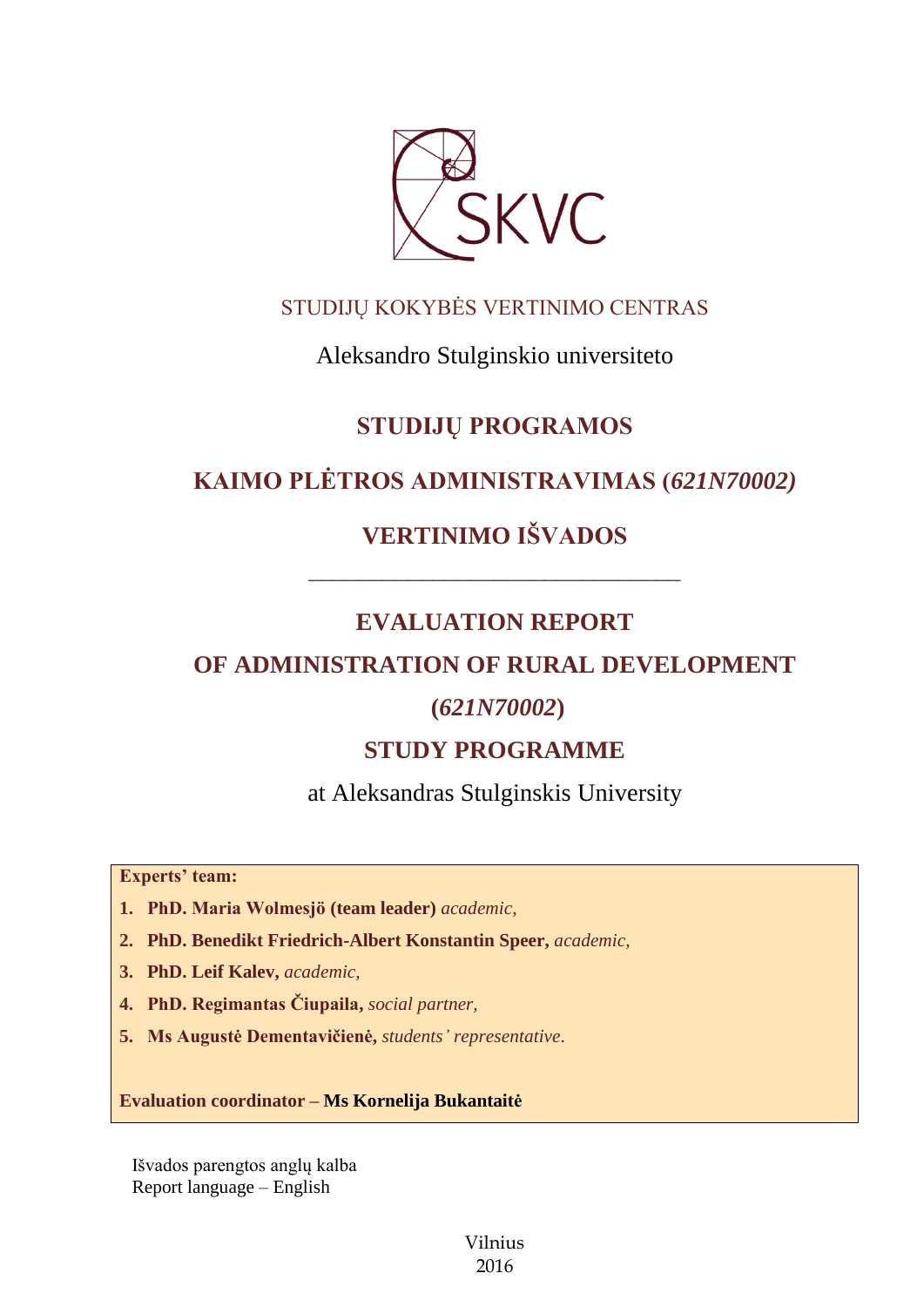# Studijų programos pavadinimas *Kaimo plėtros administravimas* Valstybinis kodas 621N70002 Studijų sritis Studijų sritis Studijų sritis Studijų sritis Studijų sritis Studijų sritis Studijų sritis Studijų sritis Studijų sritis Studijų sritis Studijų sritis Studijų sritis Studijų sritis Studijų sritis Studijų srit Studijų kryptis Viešasis administravimas Studijų programos rūšis  $|$ Universitetinės studijos Studijų pakopa antroji Studijų forma (trukmė metais) Nuolatinės (2), ištęstinės (3) Studijų programos apimtis kreditais 120 Suteikiamas laipsnis ir (ar) profesinė suteikiamas laipsins ir (ar.) profesinė<br>
Viešojo administravimo magistras Studijų programos įregistravimo data 2002-06-14

### **DUOMENYS APIE ĮVERTINTĄ PROGRAMĄ**

### **INFORMATION ON EVALUATED STUDY PROGRAMME**

–––––––––––––––––––––––––––––––

| Title of the study programme.                          | <b>Rural development administration</b> |
|--------------------------------------------------------|-----------------------------------------|
| State code                                             | 621N70002                               |
| Study area                                             | <b>Social Sciences</b>                  |
| Study field                                            | Public administration                   |
| Type of the study programme                            | University studies                      |
| Study cycle                                            | second                                  |
| Study mode (length in years)                           | Full-time $(2)$ , Extended $(3)$        |
| Volume of the study programme in credits               | 120                                     |
| Degree and (or) professional qualifications<br>awarded | Master of Public administration         |
| Date of registration of the study programme            | 2002-06-14                              |

© Studijų kokybės vertinimo centras

The Centre for Quality Assessment in Higher Education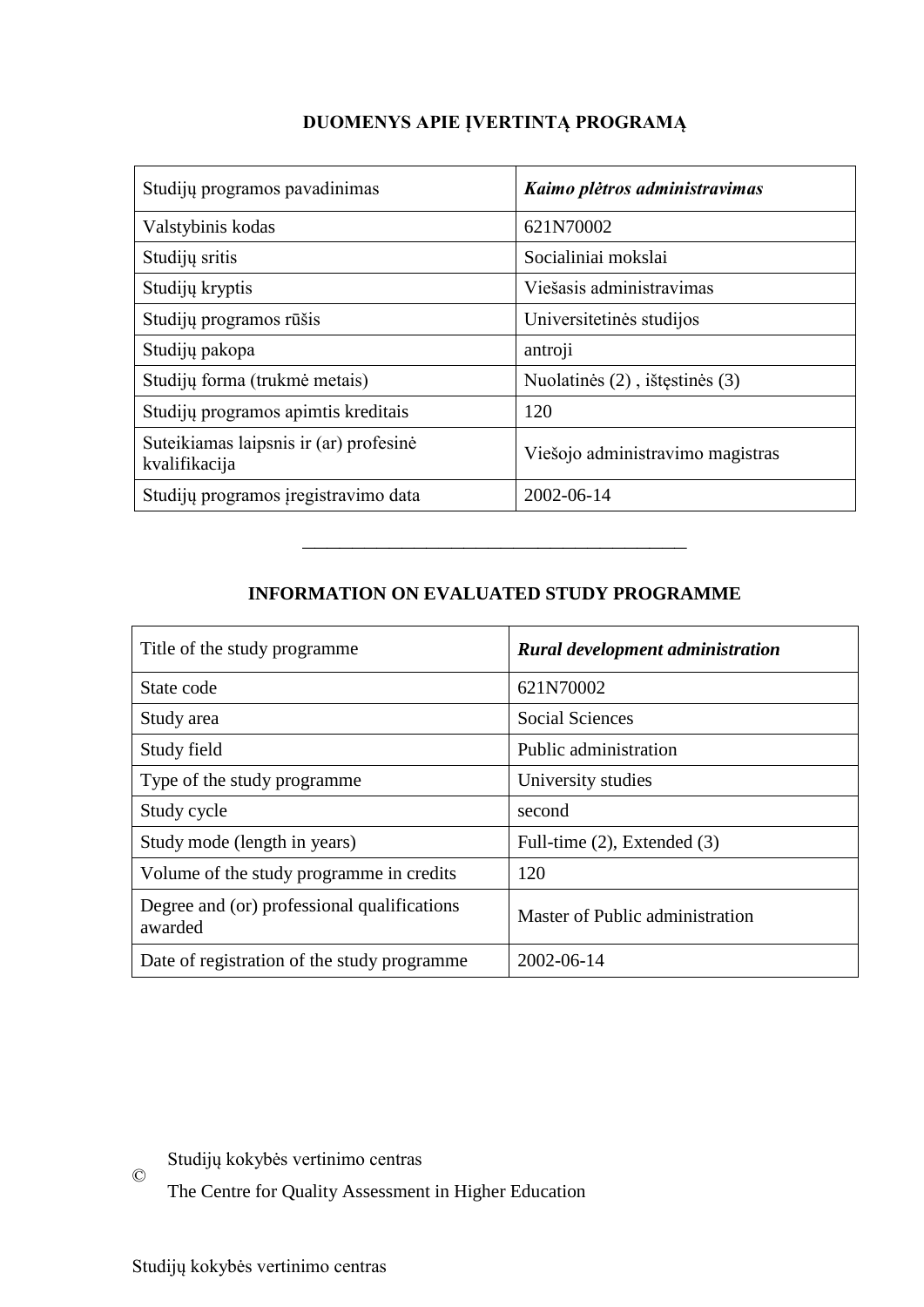| 1.1. |                                                                    |  |
|------|--------------------------------------------------------------------|--|
| 1.2. |                                                                    |  |
| 1.3. | Background of the HEI/Faculty/Study field/ Additional information5 |  |
| 1.4. |                                                                    |  |
|      |                                                                    |  |
|      |                                                                    |  |
|      |                                                                    |  |
|      |                                                                    |  |
|      |                                                                    |  |
|      |                                                                    |  |
|      |                                                                    |  |
|      |                                                                    |  |
|      |                                                                    |  |
|      |                                                                    |  |
|      |                                                                    |  |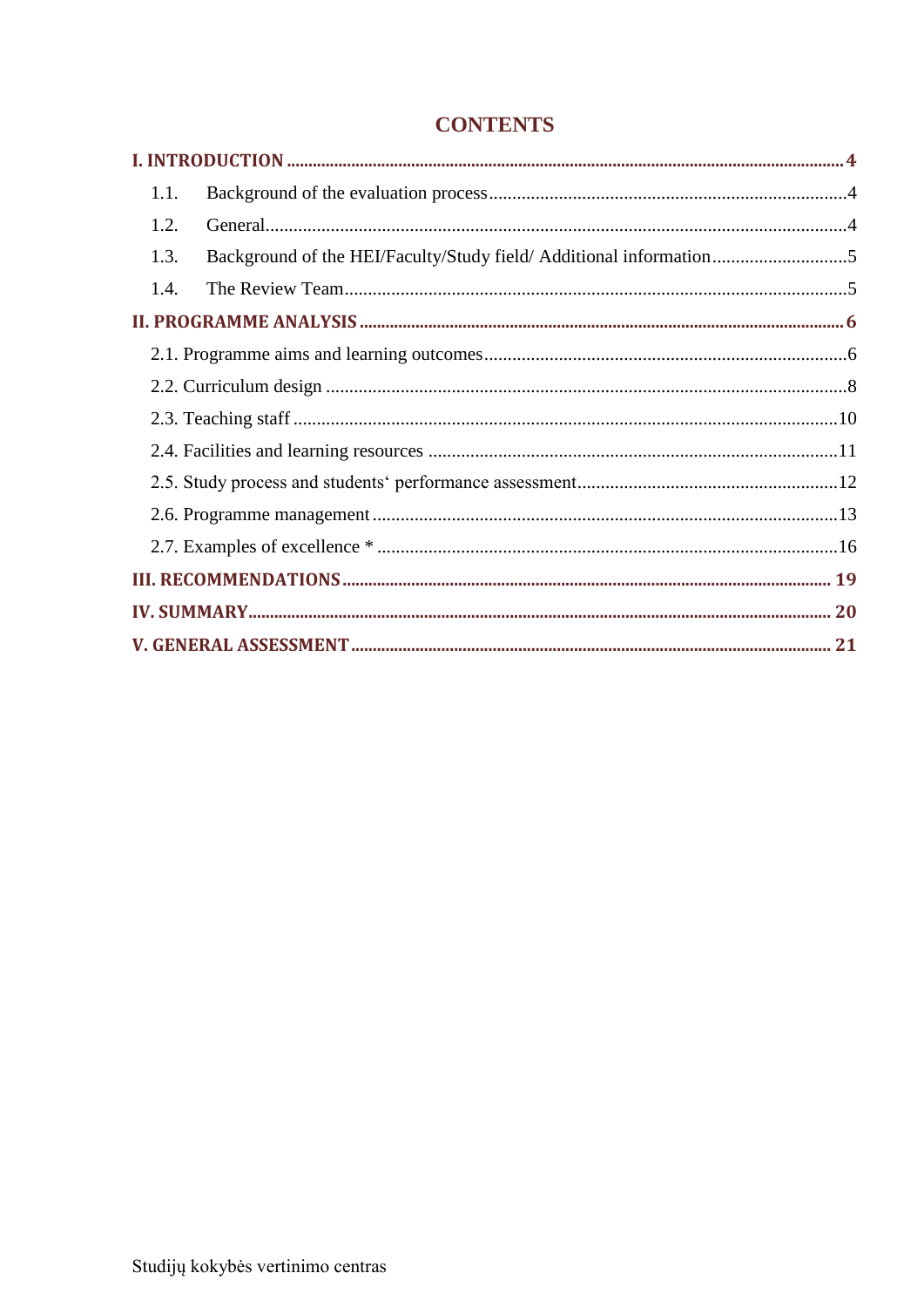### <span id="page-3-0"></span>**I. INTRODUCTION**

#### <span id="page-3-1"></span>*1.1. Background of the evaluation process*

The evaluation of on-going study programmes is based on the **Methodology for evaluation of Higher Education study programmes,** approved by Order No 1-01-162 of 20 December 2010 of the Director of the Centre for Quality Assessment in Higher Education (hereafter – SKVC). The evaluation is intended to help higher education institutions to constantly improve their study programmes and to inform the public about the quality of studies.

The evaluation process consists of the main following stages: *1) self-evaluation and selfevaluation report prepared by Higher Education Institution (hereafter – HEI); 2) visit of the review team at the higher education institution; 3) production of the evaluation report by the review team and its publication; 4) follow-up activities.* 

On the basis of external evaluation report of the study programme SKVC takes a decision to accredit study programme either for 6 years or for 3 years. If the programme evaluation is negative such a programme is not accredited. The programme is **accredited for 6 years** if all evaluation areas are evaluated as "very good" (4 points) or "good" (3 points). The programme is **accredited for 3 years** if none of the areas was evaluated as "unsatisfactory" (1 point) and at least one evaluation area was evaluated as "satisfactory" (2 points). The programme **is not accredited** if at least one of evaluation areas was evaluated as "unsatisfactory" (1 point).

#### <span id="page-3-2"></span>*1.2. General*

The Application documentation submitted by the HEI follows the outline recommended by the SKVC. Along with the self-evaluation report and annexes, the following additional documents have been provided by the HEI before, during and/or after the site-visit:

| No. | Name of the document                                                             |
|-----|----------------------------------------------------------------------------------|
|     | List of the meeting with senior administration etc.                              |
|     | Student's opinion about the study subject                                        |
|     | Scientific research areas and subareas                                           |
|     | Research fields of the Faculty of the Economics and Management                   |
|     | Motives to enter the university of first year part-time students (in Lithuanian) |
| 6   | Questionnaire of motives and hopes to enter ASU for first year students (in      |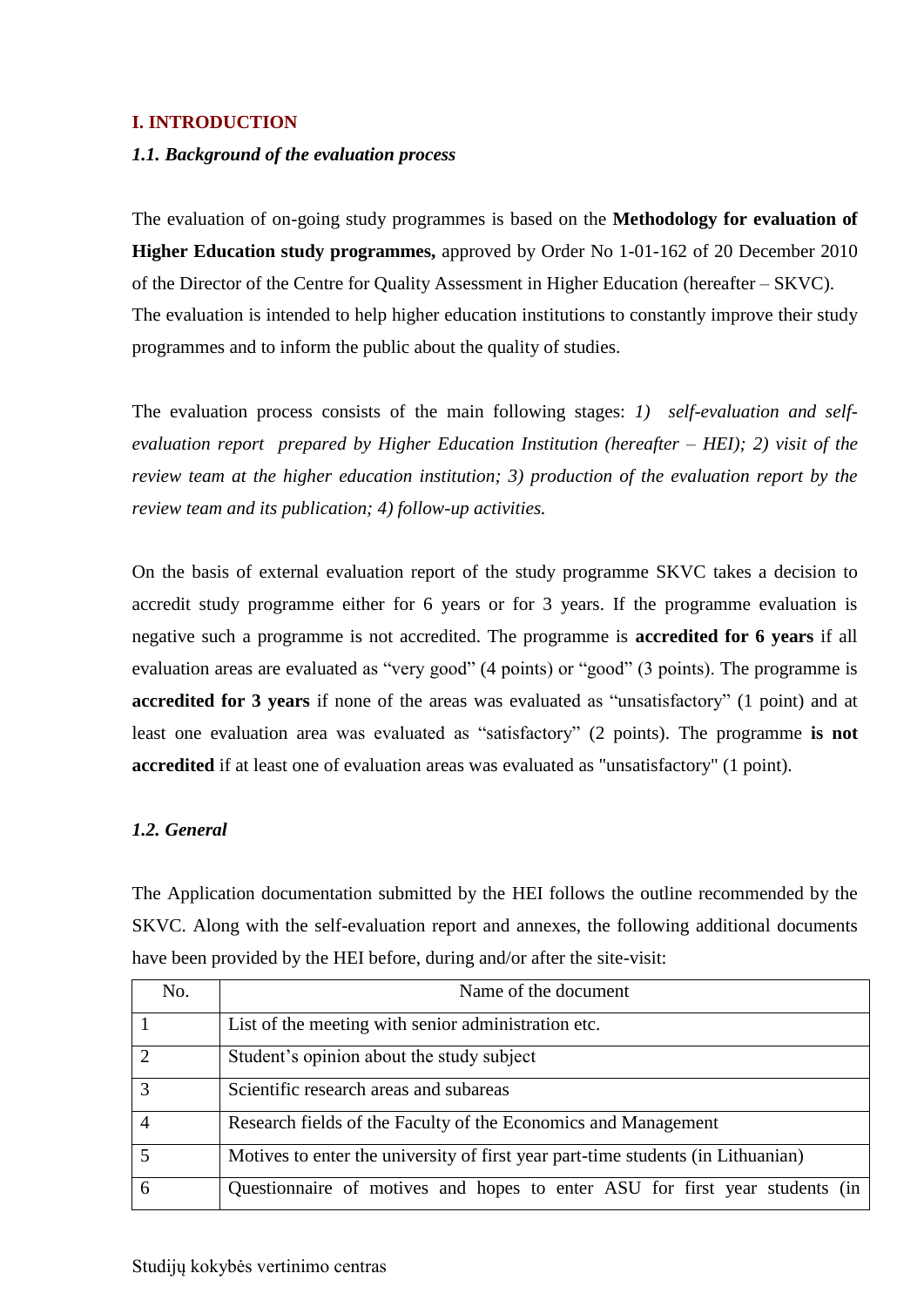| Lithuanian)                                                             |
|-------------------------------------------------------------------------|
| Study subject by the eyes of a student (in Lithuanian)                  |
| Questionnaire of study quality evaluation for graduates (in Lithuanian) |
| Guide to the Library Use                                                |

#### <span id="page-4-0"></span>*1.3. Background of the HEI/Faculty/Study field/ Additional information*

Aleksandras Stulginskis University (ASU) is a state higher education institution located in the rural area of Kaunas. It has an agricultural tradition since the beginning of the 1920's and was granted the status of University in 1996. ASU follows the University Statute and required Rules and Regulations of the University Council and Senate.

ASU is divided into five faculties; Agronomy, Economics and Management, Forest Science and Ecology, Agricultural Engineering, Water and Land Management and two centres; Cultural Communication and Education Center, and Mathematics, Physics and Information Technology Center. The number of students was 4636 at the end of 2015. The number of teachers at the same period was 269 and research workers were 33. The Rural Development Administration Programme is organized and managed by the Faculty of Economics and Management within the area of social sciences. Study field is defined as Public Administration.

University is described as unique compared to other Lithuanian Higher Education Institutions since it is the only programme, which combine focusing on the rural development administration and public administration. At the site visit, faculty describe their responsibility to develop human resources take action in this study programme. This programme is pointed out as important for preparing professionals for different positions to develop the rural area in Lithuania as well as international. University mission is ambitious and is presented in the Self Evaluation Report, (SER, p.5). Faculty is focusing on studies in social sciences and has a good reputation.

#### <span id="page-4-1"></span>*1.4. The Review Team*

The review team was completed according *Description of experts' recruitment*, approved by order No. 1-01-151 of Acting Director of the Centre for Quality Assessment in Higher Education. The Review Visit to HEI was conducted by the team on *22/11/16.*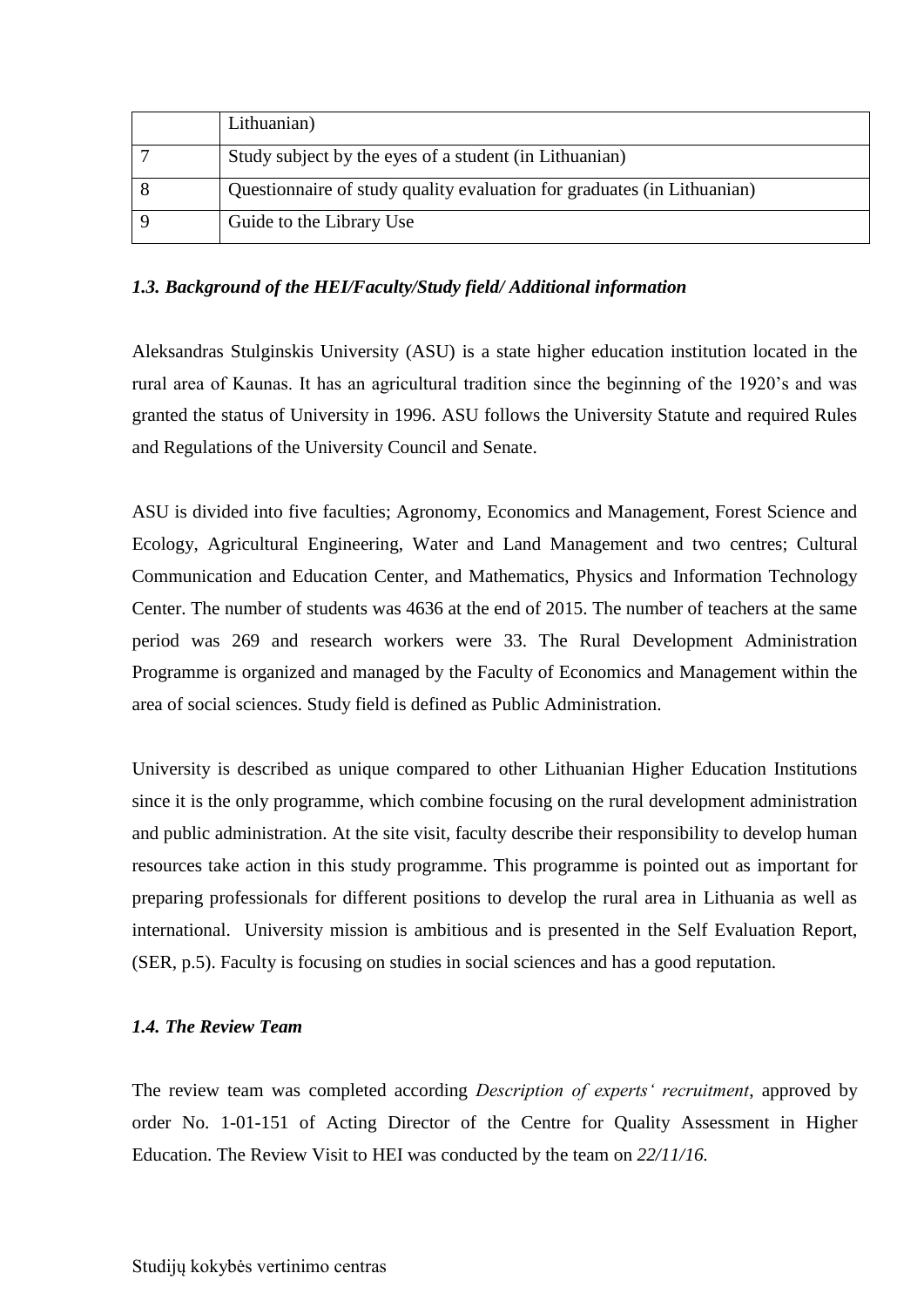- **1. PhD. Maria Wolmesjö (Team leader)** *Faculty of Caring Science, Work Life and Social Welfare, University of Borås, Associated professor in Social Work, Sweden.*
- **2. PhD. Benedikt Friedrich-Albert Konstantin Speer,** *Carinthian University of Applied Sciences, Program Director Public Management, Austria.*
- **3. PhD. Leif Kalev,** *School of Governance, Law and Society, Study Area Politics and Governance, Study Area International Relations and Future Studies, Professor of state and citizenship theory, Tallinn University, Estonia.*
- *4.* **PhD. dr. Regimantas Čiupaila,** *Vilnius Gediminas Technical University, Associate professor, Lithuania.*
- <span id="page-5-0"></span>**5. Ms Augustė Dementavičienė,** *student of Vilnius University PhD in Political Science, Lithuania.*

#### **II. PROGRAMME ANALYSIS**

#### <span id="page-5-1"></span>*2.1. Programme aims and learning outcomes*

Analysis of the self-evaluation-report, SER shows the programme aims and learning outcomes are well defined, clear and publicly accessible. The master study programme of Administration of Rural development is unique since "no other university associates learning outcomes of public administration study programmes with studies and/or professional activities of public administration and related study fields" (SER p. 5). At the same time there are similarities in context when comparing with programmes offered at other international universities in this field (SER, p.5). It is possible to continue studying for doctoral degree at ASU. Aims and learning outcomes are presented at the website and students know where they are available. The review team was provided with the required material and information both in English and in Lithuanian about the availability of the programme on the HEIs webpage.

The programme aims and learning outcomes are based on the academic and/or professional requirements, public needs and the needs of the labour market. Learning outcomes are annually revised and up-dated according to new academic achievements and changes in the labour market every 1-2 years (SER, p.6). Aim of programme is to prepare top-notch rural development administrators for scientific and practical work. "The purpose of the study programme is elaborated by and corresponds to aims of the programme" (SER, p.6). When comparing the programme aims and learning outcomes with the type and level of studies and the level of

Studijų kokybės vertinimo centras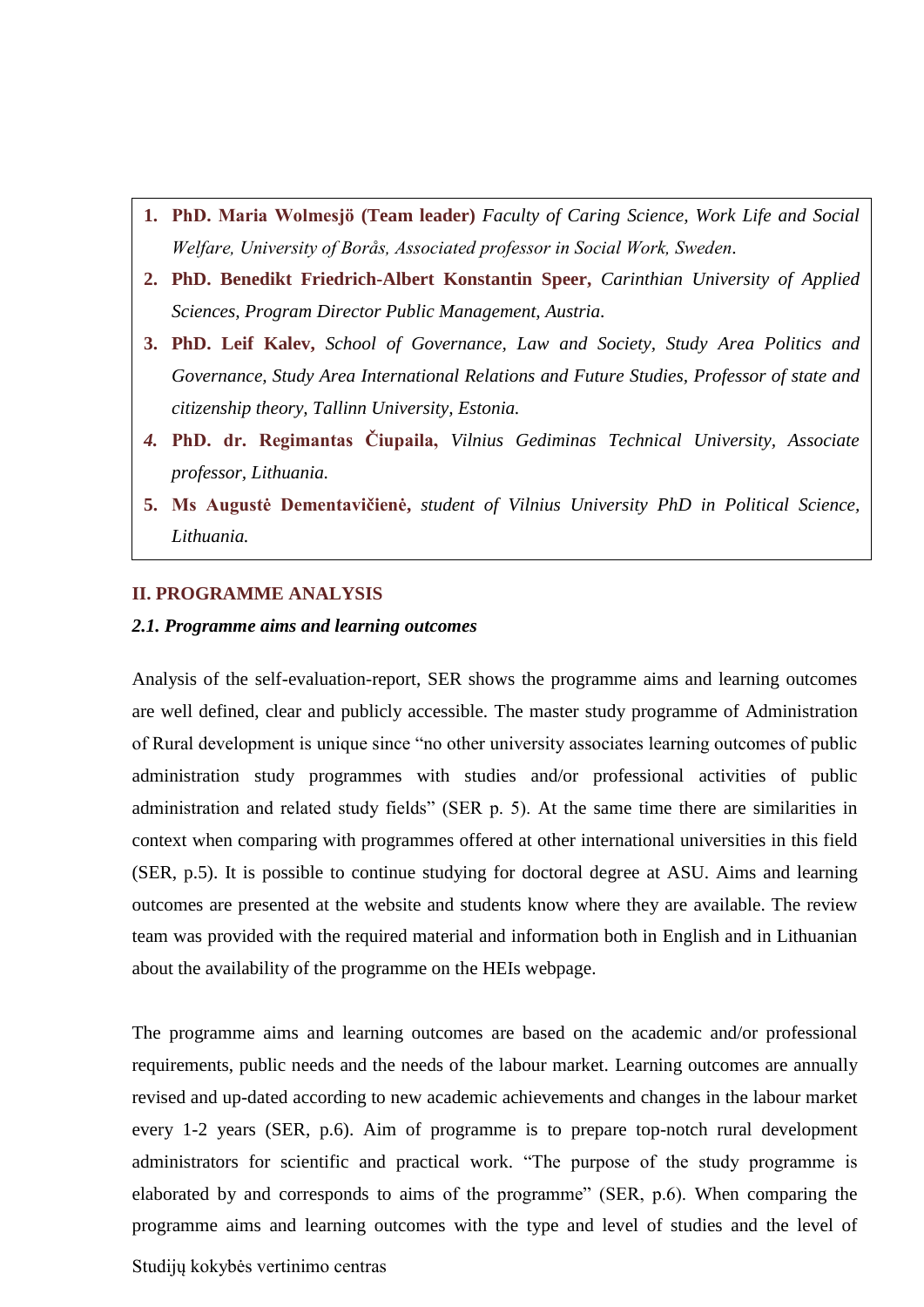qualifications offered they seem to fulfil what is required for national level. Since several key changes have been done 2010-2016 (SER, p.7) the name of the programme; Administration of Rural Development, its learning outcomes, content and the qualifications offered are compatible with each other

Both the starting competences expected of the master students, and the activities needed for internationalisation, practical training and developing academic research competences seem to differ significantly among the student groups. These questions have implications for the general aims and learning outcomes of the programme. Some key examples.

During the meetings of the site visit it was visible that the starting competences were very diverse for the international students and in some cases much work was needed for obtaining a sufficient starting basis. For the Lithuanian student group one clear concern was related to internationalisation as they were mostly working locally and usually were not active in Erasmus exchange. The needs and possibilities for the relatively modernised Lithuanian rural areas are different from the home countries of international students where more basic development is often needed. The role of EU agricultural and regional policies is much different for the member states and the third countries where most of the international students are originating. The different starting needs, student groups and output environments should be more reflected in the aims and learning outcomes of the programme.

As a significant part of the credits for methodology and thesis development are in an elective module for students considering the PhD studies the panel team can not be sure the academic learning outcomes are in practice sufficiently achieved for all the graduates, a concern supported by the practical examination of the master theses. As the number of public administration core courses is low in the programme and even some of these are under electives the panel team cannot be sure the graduates have sufficient public administration related learning outcomes, a concern supported especially by the discussion with the international students.

Further consideration and enhancement is advisable with regard to whether, to which extent and in which aspects the programme objectives and intended learning outcomes correspond to the type and cycle of studies and the level of qualifications as well as the academic and/or professional requirements and also whether the title of the programme, intended learning outcomes, the content of the programme and the qualification to be obtained are well-tuned. It is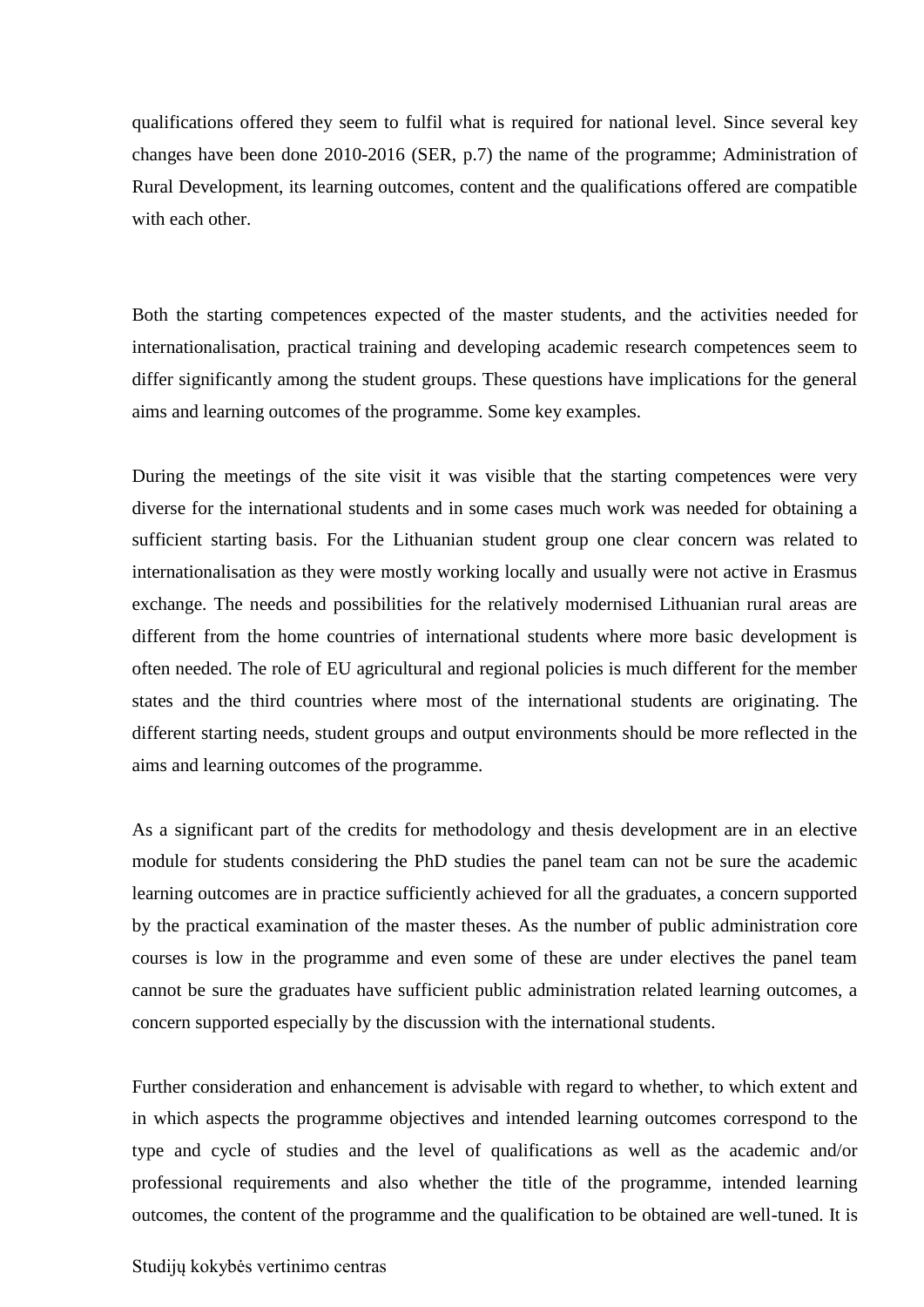also doubtful that the content of the programme corresponds to the latest academic, artistic or technological achievements.

#### <span id="page-7-0"></span>*2.2. Curriculum design*

The Administration of Rural Development study programme meets the legal requirements for MA studies according to the Self Evaluation Report (SER, Table 3, p. 7; Table 4, p. 9). The programme is delivered in a full-time version (2 years) in English and in a part-time version (3 years) in Lithuanian, which are basically identical but for the "spread of the study subjects within the curriculum design as well as total credits in individual semesters" (SER, p. 7). Therefore, there is no distinction between study plans or course descriptors for the different branches of the programme. The study subjects according to Annex 7 of the SER are evenly spread and not repetitive, but sometimes closely linked. In this case teachers communicate/cooperate with members of the Study Committee to ensure consistency and to adapt the course descriptors accordingly (SER, p. 8).

The Development Scheme of Logical Links (Annex 8) is, however, not easily understandable and should be clarified. The key concerns with regard to the aims and outcomes of the programme were already highlighted under the respective section and have implications for the curriculum design. It would be reasonable to better reflect the diversity of the student groups both in how a sufficient starting competence will be ensured (especially for international students), how the learning outcomes are achieved especially in case of internationalisation, practical training, thesis preparation and ensuring sufficient public administration competences.

Another layer of issues concerns how the general formal frame is filled with substance and practically implemented. The programme is primarily oriented towards rural socio-economical development and covers public administration courses only to an extent. Also the student groups are quite different. This makes the current profile of the programme stretched. While this needs not necessarily to be a deficiency a stretched programme needs very careful content design and management.

Studijų kokybės vertinimo centras During the site visit, criticism was especially expressed regarding the teaching of research methods. Apparently, neither the course "Scientific Research Methodology" nor "Research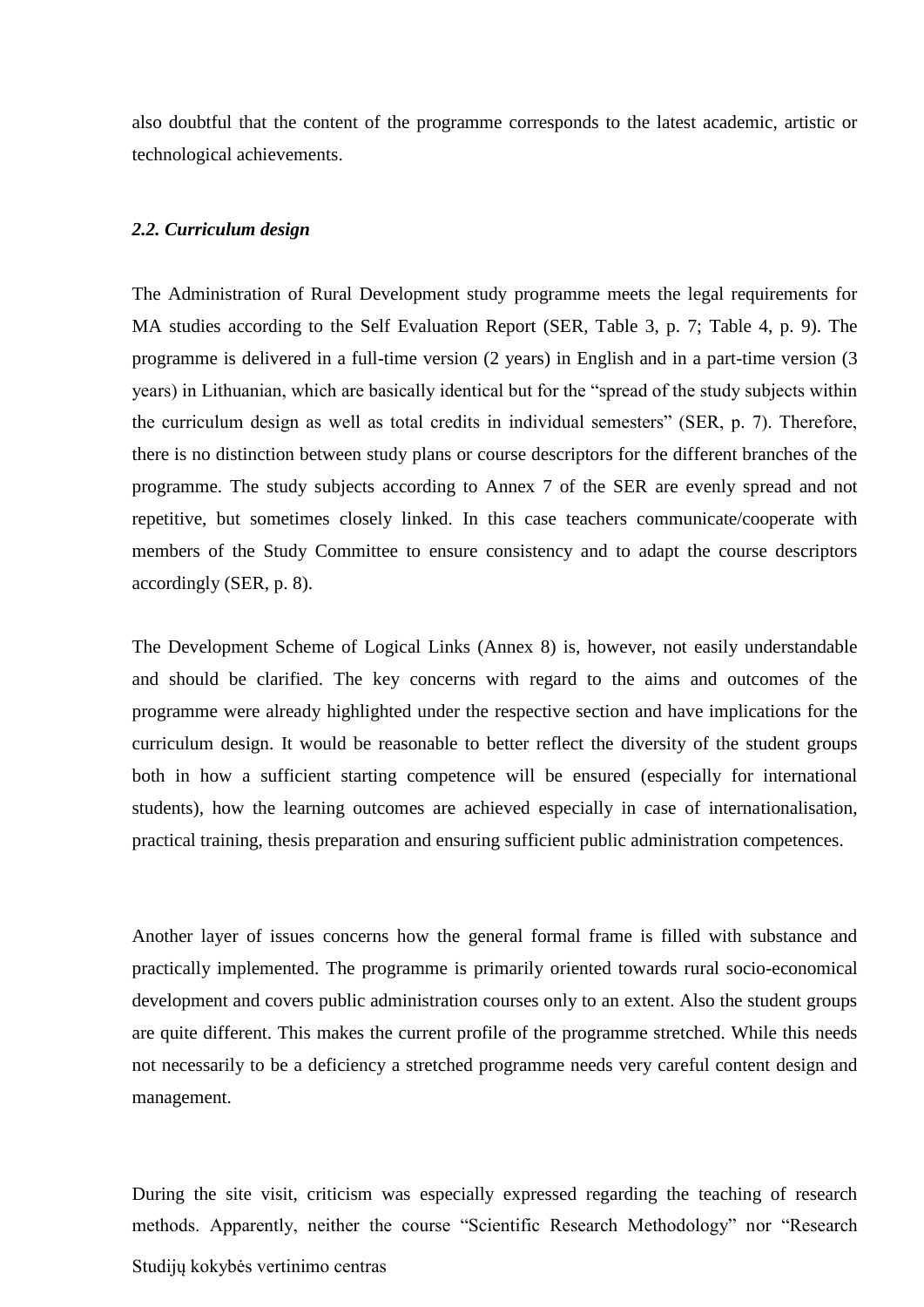Work 1" offers an all-encompassing overview of quantitative and qualitative methods necessary for the study field. Students remarked that colleagues who had not studied the BA Administration of Rural Development study programme therefore had problems regarding research methods. The panel team cannot be sure that the current curriculum design allows to achieve sufficient academic learning outcomes in case of all the master graduates. This concern is supported by the practical examination of the master theses during the site visit.

For an academic master programme, developing sufficient conceptual and methodological abilities and writing the master thesis is a major necessity. The panel team recommends that this aspect should be carefully elaborated both with regard to the skills and differences within the student groups.

Apart from the compulsory courses there are also electives. While the SER (p. 8) only lists two electives, the study plan in Annex 7 lists three of them: elective 1 (for practical work), elective 2 (for scientific work), and elective subject for direction of studies. Even during the site visit it was not thoroughly explained what this third elective really was about. It is notable, however, that in the third semester there is only one elective course for the electives 1 and 2 respectively, but 4 elective courses for the elective 3, which cover important subjects like Environmental Policy and Law, Rural Social Partnership, Management of Public Services and Management of Public Finance, which are of general interest for students studying Administration of Rural Development. Hence, it should be considered to integrate them at least partially in the compulsory part of the study programme and thus align the electives to one course each in the third semester. Apart from this critique, the content of the subjects is consistent with the type and level of the studies and reflects – after the changes conducted between 2010 and 2016 (SER, p. 7) – more or less the latest achievements in science, art and technologies.

The alignment of general learning outcomes (called "main" and secondary" objectives in the SER) with the learning outcomes at the level of the single courses (called "course objectives" in the SER) seems to be systematic and well developed. At the programme level they have to be consistent with the 1st, 2nd and 3rd partial objectives of the study programme (Annex 6) while at the course level they have to be complemented by the respective learning methods as well as by assessment criteria and methods of learning outcomes. Students know what is expected of them and how they will be assessed. The content and methods of the subjects are, therefore, appropriate for the achievement of the intended learning outcomes, as defined in the course descriptors. Nevertheless, the students apparently focus mainly on learning methods and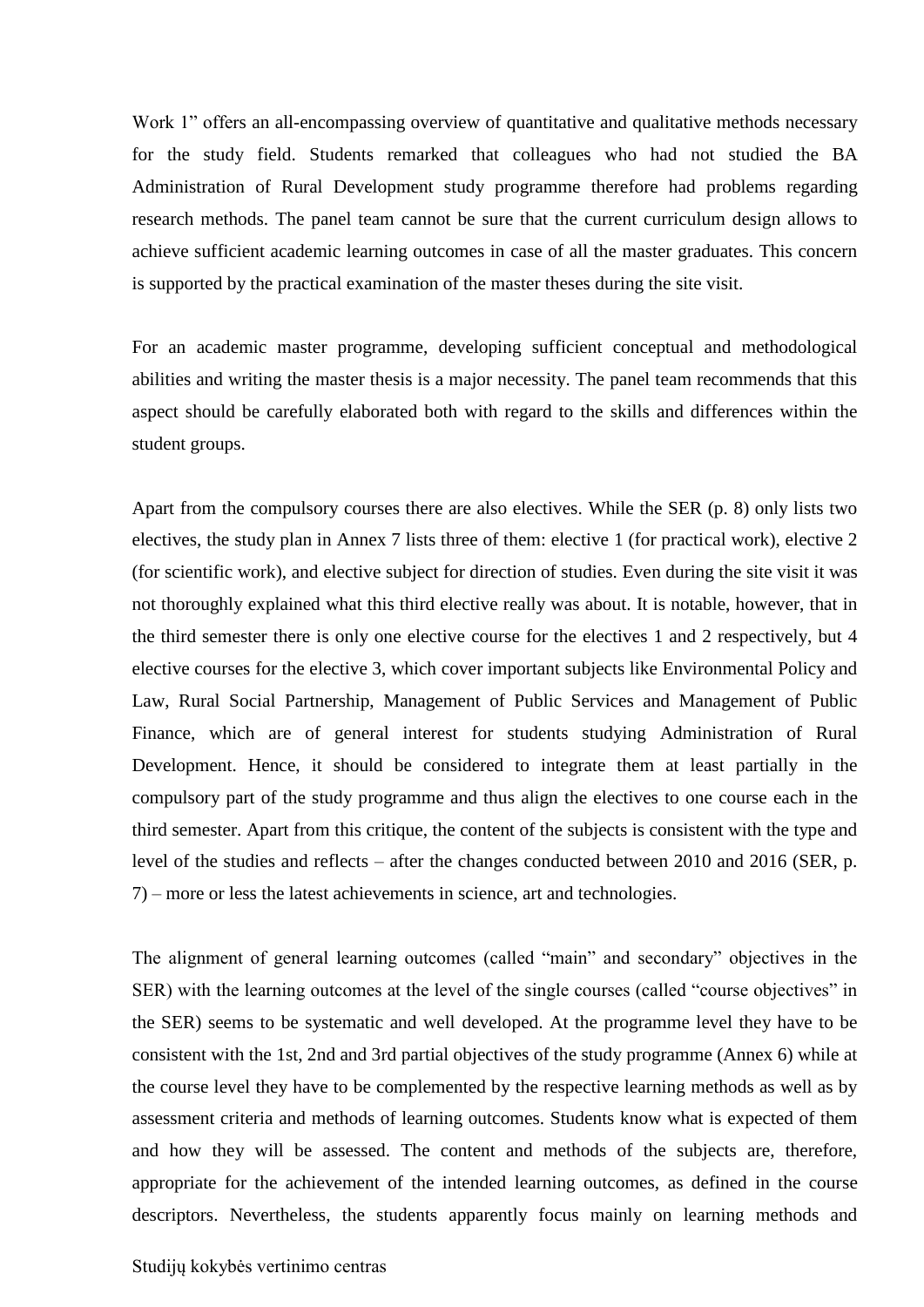assessment criteria, but had at least some understanding regarding the meaning and importance of learning outcomes.

The updating of the study descriptors is controlled by two reviewers of which one should be a practitioner or a member of the Study committee (as in the Bachelor programme). The adaptation to the – admittedly rather general - Descriptor of the Study Field of Public Administration, in force since 23 July 2015, could be clearer, e.g. by inserting a matrix of Study Field descriptors, general learning outcomes and single course descriptors.

#### <span id="page-9-0"></span>*2.3. Teaching staff*

Evaluation of teaching staff according to SER and site visit shows the requirements according to the criteria above is met: According to the requirement (*Description of General Requirements for Master's Study Programmes*, Order No. V-826) at least 80 percent of all study subject teachers are required to have a scientific degree. The study programme is provided by: 16 teachers, 14 doctors of science, 5 professors and 7 associate professors as well as 2 lecturers holding a doctoral degree. In total 87,5 percent of programme teachers have a scientific degree. To organise study fields 2 lecturers not holding a doctoral degree are involved. The staff members are mainly from the Business and Rural Development Management Institute and the Institute of Economics, Accounting and Finances at ASU. According to SER, there is cooperation with other departments at ASU as Institute of Energy and Biotechnology Engineering and Centre of Cultural Communication and Educology. One associate professor from University of Warmia and Mazury in Olsztyn, Poland is also taking part of the programme. The number of teaching staff is high, most of them are employed by ASU, work full time at the university and seem to live in the neighbourhood. In practice, there is variety in the teaching staff of the Lithuanian and English versions of the programme so the general data does not fully reflect the practical situation in the teaching of the real life versions of the programme.

There is a high academic level of the teaching staff. In 2015/2016, 87,5% of programme teachers had a scientific degree (SER p. 12). As much as 65% of the filed subjects are delivered by professors. The presented teaching staff qualifications are meeting the legal requirements. Teaching staff fulfil the required academic levels and some of the lectures are active in research. With these preconditions, it can be expected that students will receive supervision for writing high quality exam papers/thesis. Unfortunately, the general impression of the theses, which were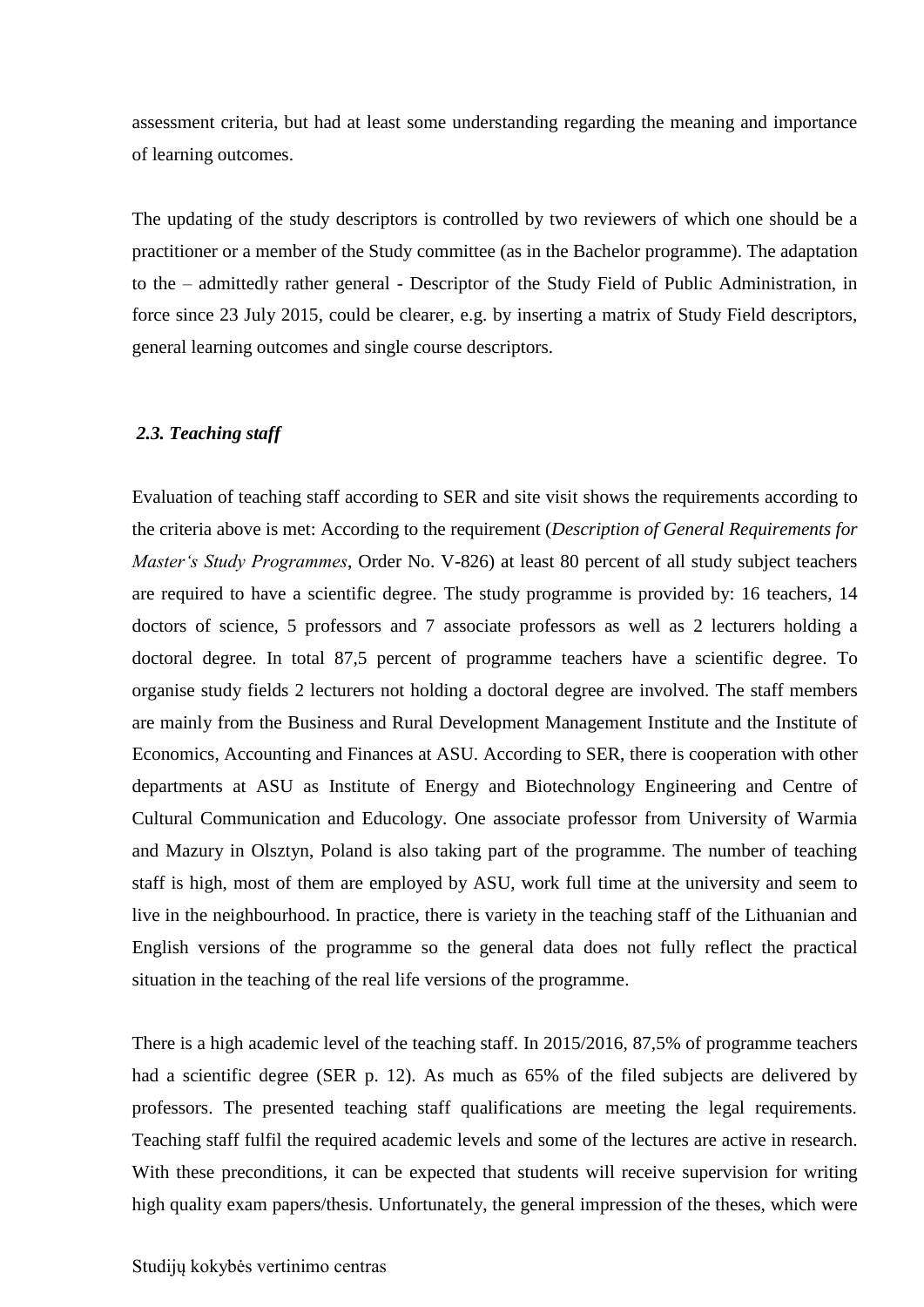presented, were on a lower level, than expected but preconditions shows it is doable to develop their quality in a short period. The teaching staff turnover is described and explained in the SER (p.17). Share of professors have been extended and average age of professors have been reduced from 51.9 to 48.8 during the latest five year's period. This should ensure an adequate provision of the programme.

Teaching staff in general has a long experience from practical as well as educational work. They are combining giving lectures with doing scientific research and every fifth year an "attestation for the purpose of verification of compliance of qualifications" is conducted. The impression of the panel team is that the teaching staff members are active in writing articles and take part in international research, study projects, are members of the editorial boards of international scientific journals and take part in international scientific conferences. Programme teachers take part in exchange programmes to give lectures and have "maintain proactive ties with a large number of foreign higher education institutions (SER p15).

There are possibilities for academic staff for pedagogical skills development and scholarly exchange. Aleksandras Stulginskis University has a strategic academic partnership with the other Baltic universities developed from the earlier agrarian academies. On the basis of the site visit there seems to be space for considering the development of skills in research design and methods and how to better integrate the public administration related knowledge in addition to pedagogical aspects.

The conditions for a professional development of the teaching staff are good and lecturers are offered language courses in English to be able to teach the foreign students, which is encouraged by the faculty. The teaching staff of the programme is involved in research directly related to rural development and often seems to involve students in their own ongoing research. This is appreciated among students, who took part of the field visit to get theses opportunities to develop their skills and work close to the professors. It would be useful to pay attention to having sufficient presence and motivation of the staff members who have research interests in public administration.

#### <span id="page-10-0"></span>*2.4. Facilities and learning resources*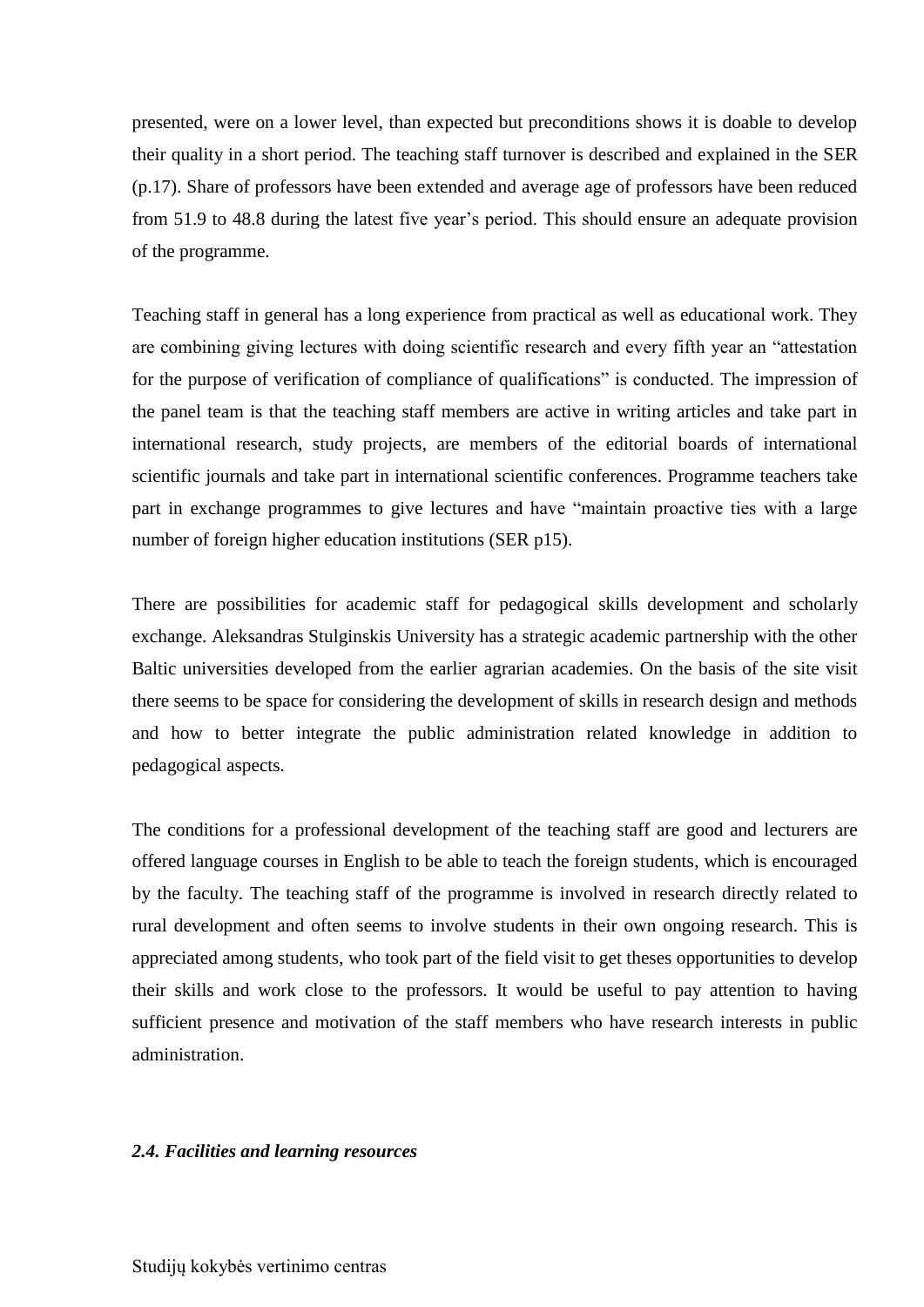Facilities and learning resources meet the criteria above. The Faculty offers 34 different facilities including ordinary classrooms, computer classrooms, specialized distance learning classroom, methodological study and specialized practical business training classroom. This makes the premises for studies adequate both in their size and quality. The number of students has been between 5 and 12 students each year. The total number of graduates was 58 from 2009 to 2015. Computer classrooms were fully upgraded and equipped in 2013-2014 and "17 software and special IT technologies programmes (one example is SPSS, other programmes are not specified in the SER) are used in the field of scientific research" (SER, p.18). Computer classrooms are used six to eight hours a day on average, including time for independent work of students. A majority of students own their personal computers, something, which can be expected to increase in the future. Since students have their own computers and are used to look for information at the Internet and are depending in English literature in the curse, it is important that ASU can offer free access to Internet at the campus area and also access to e-journals and databases. The teaching and learning equipment (laboratory and computer equipment, consumables) is then adequate both in size and quality. Approximately 20% of the study subjects and lectures where delivered as distance study.

The Faculty provides more than 1500 workplaces for their student's (according to SER) and the arrangements for students' practice seem adequate. Students, as well as alumni and teachers in this organisation expressed there seems to be a good relation and collaboration with different companies in the neighbourhood.

Library is located in a building at the Campus area and teaching materials (textbooks, books, periodical publications, databases) are available. Computer workstations are available and students (and teachers) "have access to 11 000 e-books and 29 research journals in 19 international and Lithuanian subscription databases" (SER p.20). There is a lack of English written literature at the library. Most of the literature recommendations are on-line journals and e-books from the professors. Internet and a good access to different databases makes it possible to find teaching and learning material worldwide, which is important to gain information in foreign languages and a broader perspective on knowledge.

#### <span id="page-11-0"></span>*2.5. Study process and student's performance assessment*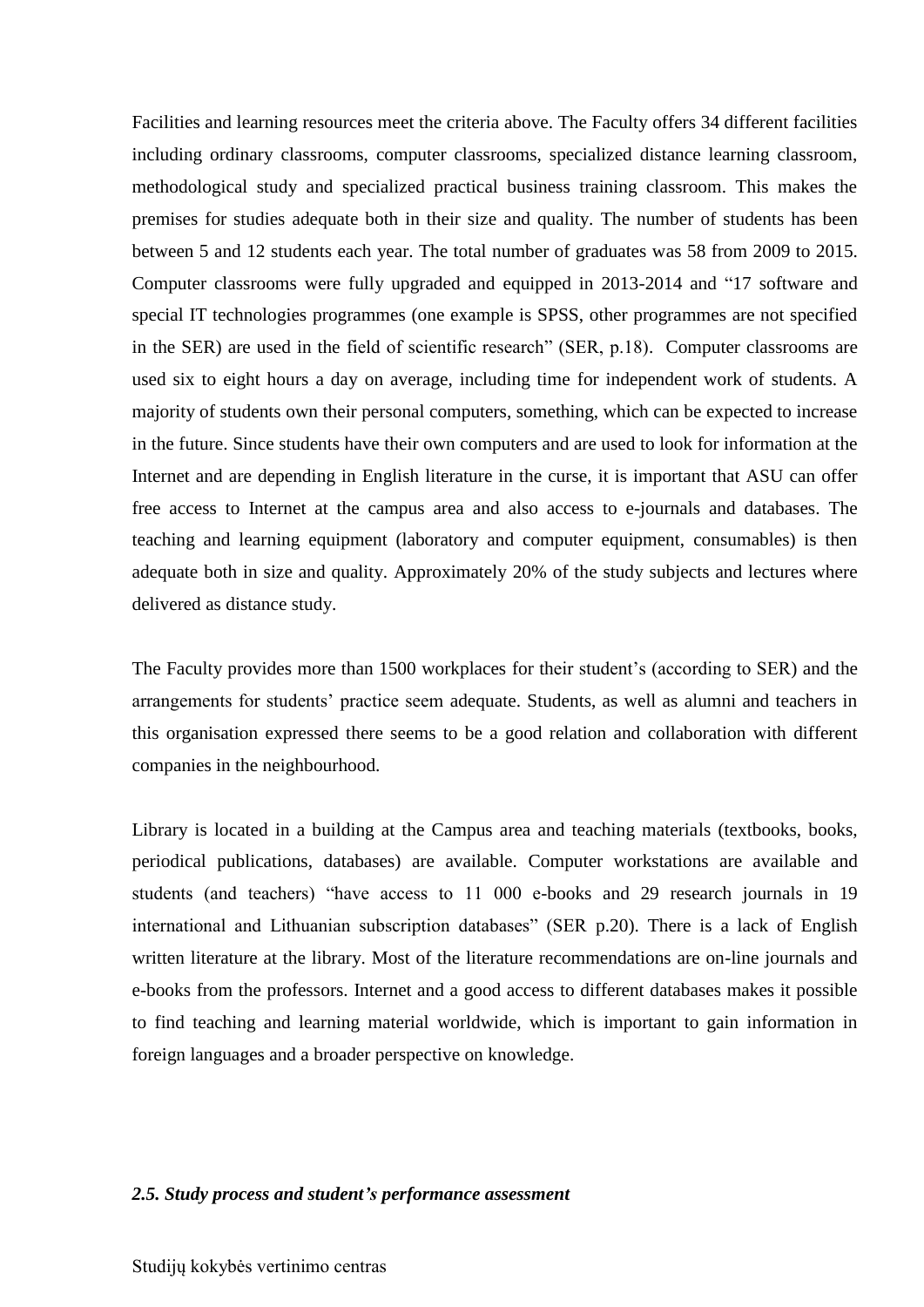<span id="page-12-0"></span>The admission requirements to the study for Lithuanian groups (full and part-time) programme under review are well-founded and designed on a national level. Detailed information about the programme and admission regulations is clearly stated on the University website. Students can be admitted to state-funded places or self-paid places. A number of activities, including university events, are held to attract applicants to the programme.

As the committee learned during the site visit there are several real life versions of the programme. The version in Lithuanian language is predominantly domestically oriented and most of the MA students are already practicing. The version in English language has a diverse international student pool and students are expected to move to Lithuania and study full time. While formally they can be considered one programme the actual needs, possibilities and risks of the real life versions seem to differ at least based on the discussions with the staff and students.

There were some challenges in organizing international student's admission. It is obvious that this study programme is ably presented internationally and is capable to get students worldwide. University reputation is very beneficial for getting international students. However, students come with very different background and knowledge. The specific rules and the contents of supplementary programmes/bridging courses are, however, not entirely clear, and could be made more transparent for all included actors: students, lectures and so on. And it could be appropriate to use these courses for those who are beginners in this study field.

To start with, it was surprising and confusing that in one (even in master level) programme experts found different types of students (full-time, part – time and international (only full-time, as Panel team understood)). It is obvious that study process could not be the same for all these different groups, but the stated learning outcomes are the same. It is questionable whether it is possible for all groups to reach these learning outcomes. During the meeting, there was more emphasize on international group, which takes more efforts for lectures and administration to manage and Lithuanian group was a little bit less covered.

Learning outcomes, which are very well stated in course descriptors and so on, should be more explicitly explained for students, alumni, social partners. Those who were seen by experts were aware of main goals and objectives of the programme, although their awareness about intended learning outcomes was vague.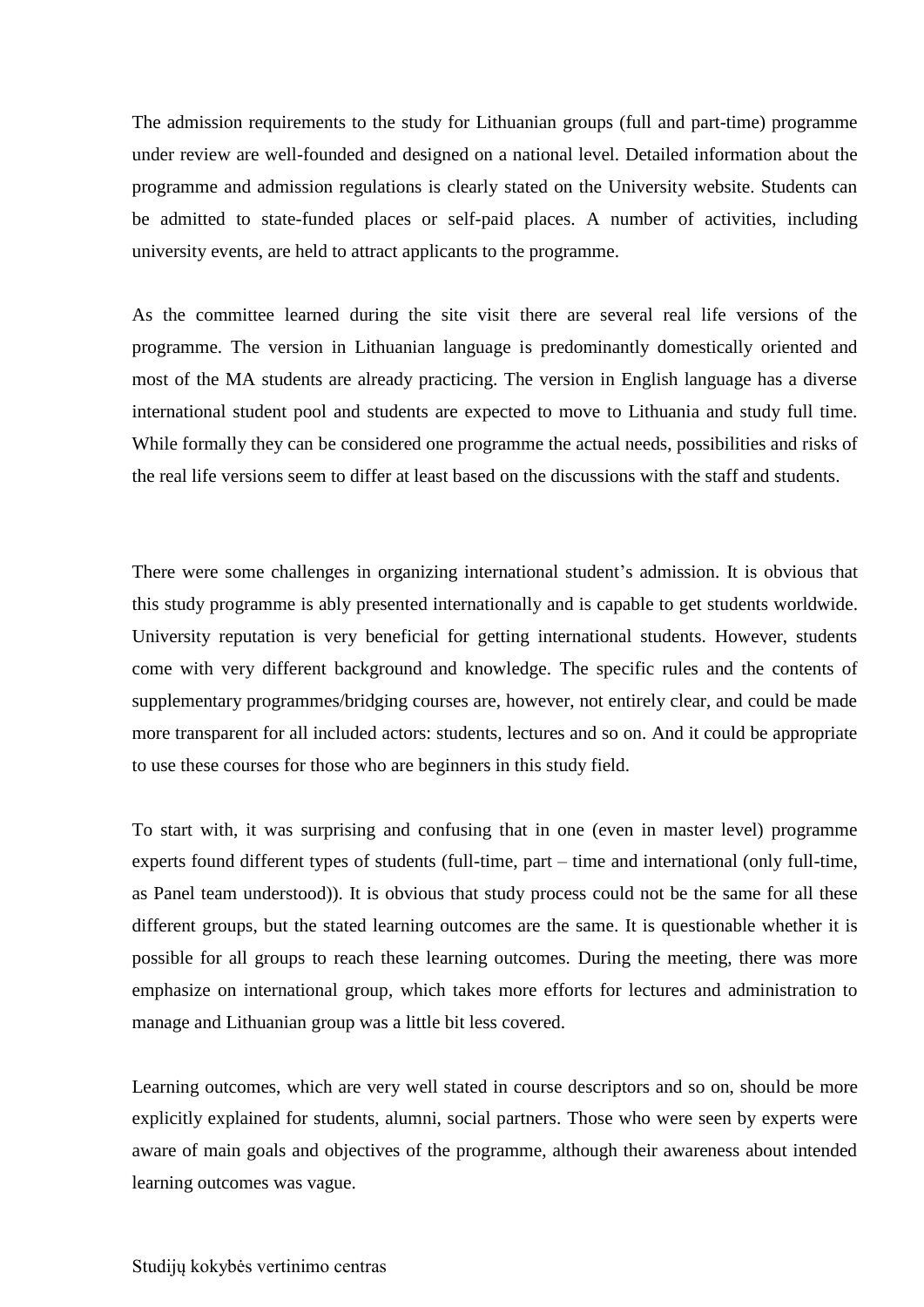Nevertheless, the organization of the study process is on good level. At the beginning of a semester each lecturer introduces students to the aims, study results and programme of a course, discusses studying methods and assignments, criteria for their evaluation, also recommends literature for self-study. Students are individually consulted by the staff of the programme. The thesis support for students is adequate, supervision is assured and professors take sufficient time to advice and counsel students.

During the visit group was familiarized with different types of surveys conducted to analyze quality of studies and other important issues. The one question raised when group tried to analyze some results, whether it is the best idea to do it only electronically in regard of not getting a lot of answers especially when the numbers of master students are not big.

University gives a lot of different possibilities to improve personal and professional skills. For example, students are encouraged to make presentations in the scientific-practical conference "Good Practice of Strengthening Competitiveness of Lithuanian Rural Areas" or to participate in Faculty level contest of writing. We found some more evidence that students and lectures have some joint research projects or articles. That is not a trend but there are some lectures who find time and enthusiasm to ask students to support them. These relationships should be seen as good examples and more encouraged from administration especially in master level. However, as mentioned above there is lack of some specific projects with more emphasizing public administration field and topics.

Students are encouraged to participate in research activities but master theses, which were shown during the meetings was not very strong especially in methodological aspects. There is a need to include more tasks to encourage the development of research skills among students. Also, many final theses contain relatively few references in English. Students do not draw upon sufficient international articles, books and journals in English or other relevant languages. That could be related to overall lack of English knowledge in Lithuanian groups (more about this issue in part about mobility programmes). Although many topics are of a local, regional or national nature, the underlying theoretical basis requires wider reading which should be more clearly evidenced.

Master students have enough opportunities advertised by university to go abroad by mobility programmes. However, students do not participate in mobility programmes. In the period 2009– 2016, no students of Administration of Rural Development left for ERASMUS exchange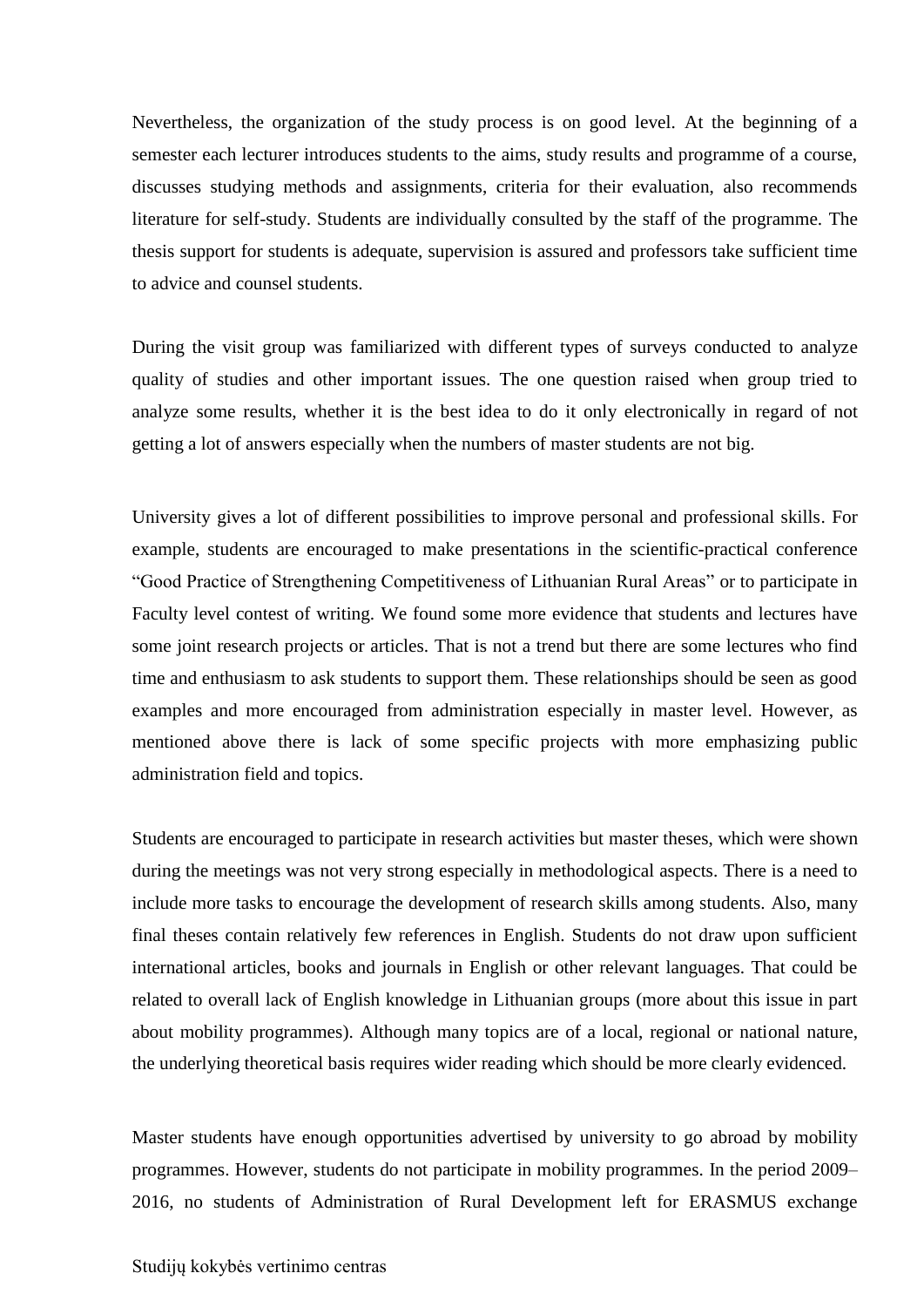programme. There should be some problems why students do not use this opportunity. Three types of problems were stated in SER: job, financial support, language skills. It is obvious that job could be a very important issue. But during the site visit it was obvious that language skills are quite poor (and it was really surprising after meeting very professional language department staff). It would be helpful to deliver more courses in English for Lithuanian group or in some other ways to encourage learning foreign languages. English courses could also help with improving other important for master level skills.

The level of academic support for students is satisfactory. Students and alumni stressed that it is easy to get all consultations and information needed for studies from lecturers and from administration. Students are highly appreciative of the support they receive from their teachers.

Social support system is really impressive in this University. Financial assistance, scholarships and provision of dormitory is easily reachable for students. All students who ask can get dormitory etc. During the visit, it was felt that administration and lecturers are very supportive for international students and trying to make cultural adaption as easy as possible.

The student assessment structure is very well explained, clear and transparent. University provided documents where the connections between grading system (ten-point scale) and learning outcomes are clearly stated and these documents are on the website. Assessment is measured by cumulative scheme: paper works, tests, mid-term examination, final examination, presentations and others. The description of each study course includes learning outcomes, learning methods and achievement assessment methods. The description of the programme and courses is publicly available through Internet website.

Students and alumni said that they are getting some comments about their papers, homework and so on. But it wasn't clear how this procedure is organized (formal/informal). It is obvious that in bachelor level it could be harder to manage, but master level where groups are smaller that could be more easily done. There could be advantage to require all teachers to provide prompt and supportive written feedback to support student learning. That would help students to reach learning outcomes (especially when we are speaking about different international student level). Also, the accreditation team may wish to consider employing more open-book or some higher-level examinations in order to test all aspects of students' learning (critical thinking, analytical skills etc.). These higher level analytical skills should be as a goal for master level.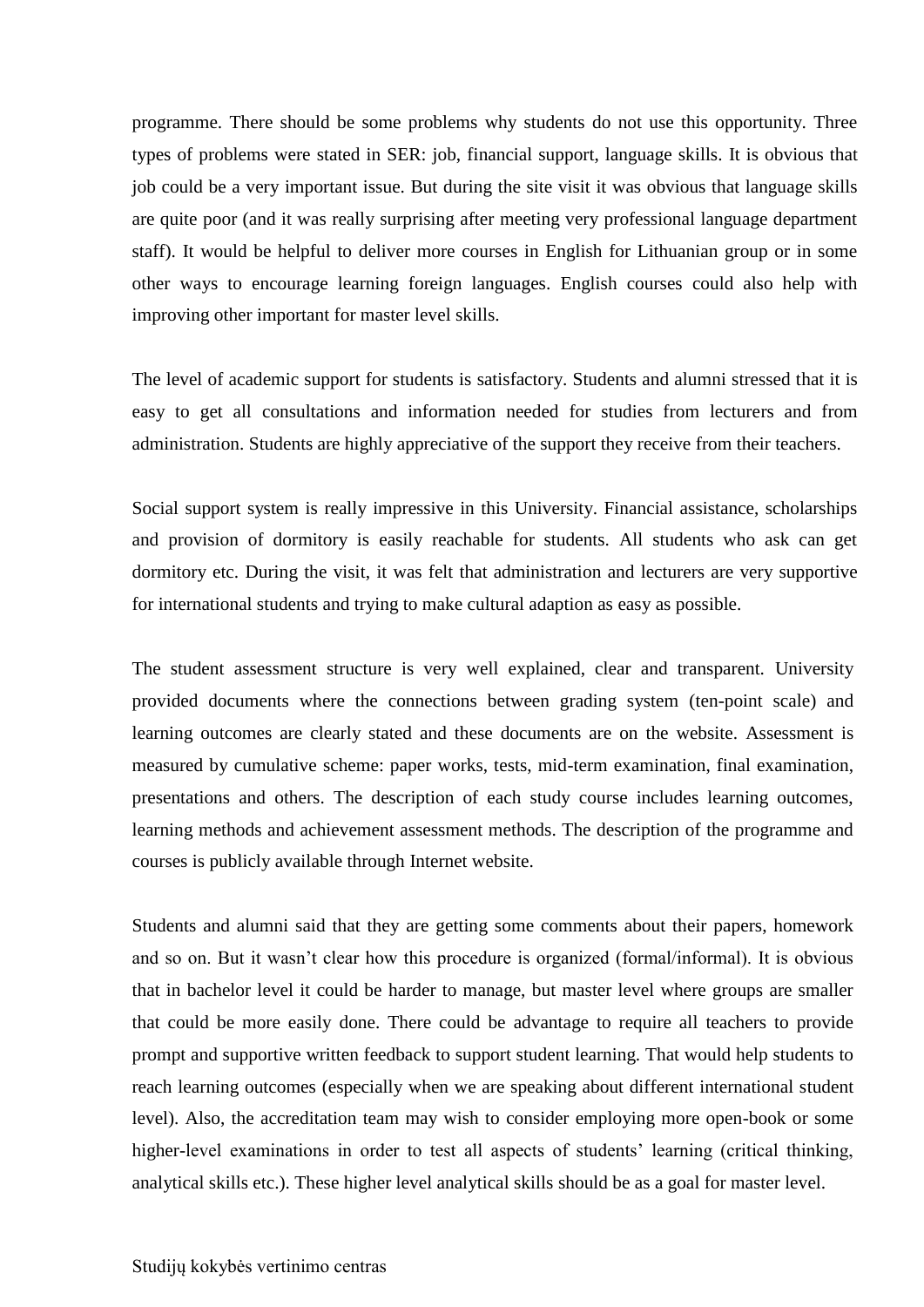Students of second-level programme have no or less problems in finding jobs, because most of the applicants for the programme are already active in the labor market. According to, ASU Career Centre, alumni from this programme work in diverse places. It could be a good idea to discuss more about programme scope in the light of the graduate professional activities. Nevertheless, graduates state that their jobs are very connected with their studies and they are using knowledge they got during their studies.

#### *2.6. Programme management*

<span id="page-15-0"></span>As the Aleksandras Stulginskis University BA and MA programmes in the administration of rural development are managed following a broadly similar logic and with regard to their congruence the comments are on programme management are generally similar while adding the programme specific comments where needed.

The responsibilities for decisions and monitoring of the implementation of the programme are clearly allocated. Both the self-evaluation report and the site visit give the ground to conclude that there is a clear division of responsibilities among the various institutions, the roles, procedures and outputs are understandable and systematic. Programme management is thoroughly elaborated and also taken care of in practice.

Information and data on the implementation of the programme is regularly collected mainly through electronic surveys among students and alumni outlined in the self-evaluation report. Also, meetings with social partners are used for data collection and evaluation of the work with the programme. The collected data seems to be analysed and utilised in various layers, mainly: (1) teacher's self-reflection and work in developing the content of courses, (2) assessment of teacher's performance by superiors, e.g. in deciding on prolonging the contracts, (3) work with the content and implementation of the curriculum through various committees and councils. It is hard to assess the degree of exploitation of the accumulated knowledge but the system seems to be in place and working. All in all the range of various ICT possibilities for studies, teaching and management deserves a positive acknowledgement.

Based on the report and site visit it can be concluded that the internal quality assurance measures are elaborated and in place. It is more difficult to assess their effectiveness and efficacy. While the system seems to be working the measures could be even too elaborated and build up a too heavy administrative burden. For example, during the site visit the accreditation team learned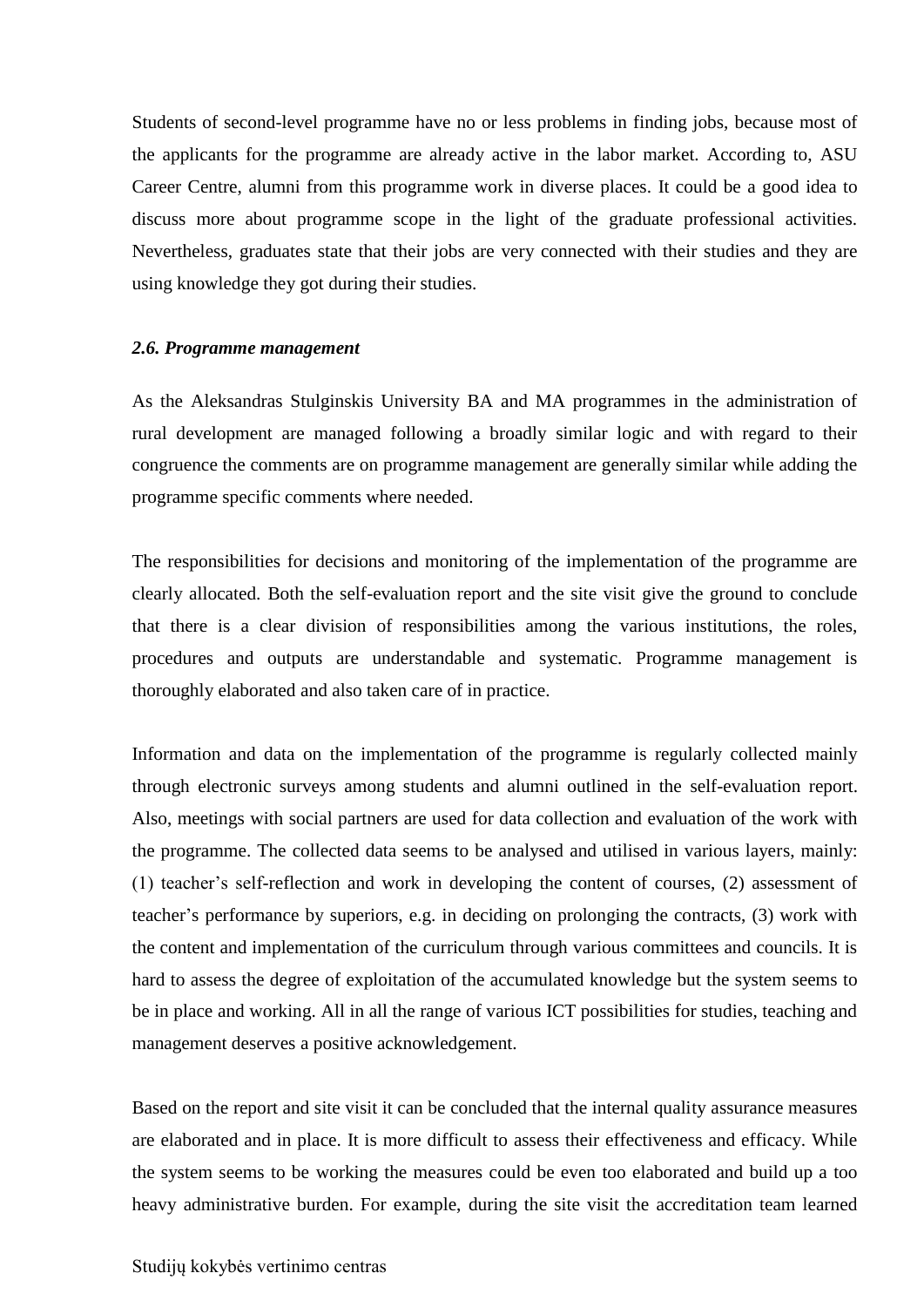that there were 6 layers of preparing and reviewing the self-evaluation report in the university. Several layers of internal reporting may generate a too extensive material and information flow with too many steps in university hierarchy. It could be considered that in future there would be one clear responsible actor for quality assurance (e.g. head of programme/programme council) and one clear monitoring level (e.g. vice rector for studies office).

University has regularly participated in the national quality assurance system evaluation. With regard to external quality assurance there is a summary of recommendations of the previous, 2009 evaluation and the assessment of the progress in implementing these. University seems to have acted broadly in line with the recommendations and made progress in some aspects, e.g. student feedback and marketing. There is still space for improvement e.g. with the final thesis and student international mobility. In broad terms, the outcomes of internal and external evaluation of the programme are used for the improvement of the programme.

MA programme seems to have more challenges with ensuring sufficient students intake, both in its Lithuanian and English version. There is also a constant need to find an adequate way for students from the respective BA programme and with different educational basis. This needs to be sorted out also in the programme management both in terms of content and marketing. A possible enhancement could be a well comprehensible visual material in the university web page demonstrating what competences will be further developed from the BA programme and how will entrants with a different background obtain the basic competences.

The programme seems to have a strong and diverse partners' network, with many institutions represented and people participating. The partners include e.g. the Ministry of Agriculture respective unit, municipal authorities and local non-governmental actors and their associations. The partners see the programme as relevant and are broadly satisfied with it. As discussed during the site visit the partnership activities include student practical training, expert work by the members of academic staff, regular social partners meeting and ad hoc contacts. Partners tend to emphasise the practical aspects in further development of the curriculum, while university also has to pay attention to academic aspects and find an adequate balance and develop a university type of curriculum (not a college type applied curriculum).

Overall the programme is well managed. A possible point of further reflection is, would it be possible to achieve similar results with less administrative burden. Maintaining a complex implementation and monitoring system may lead to a risk of focusing too much on bureaucratic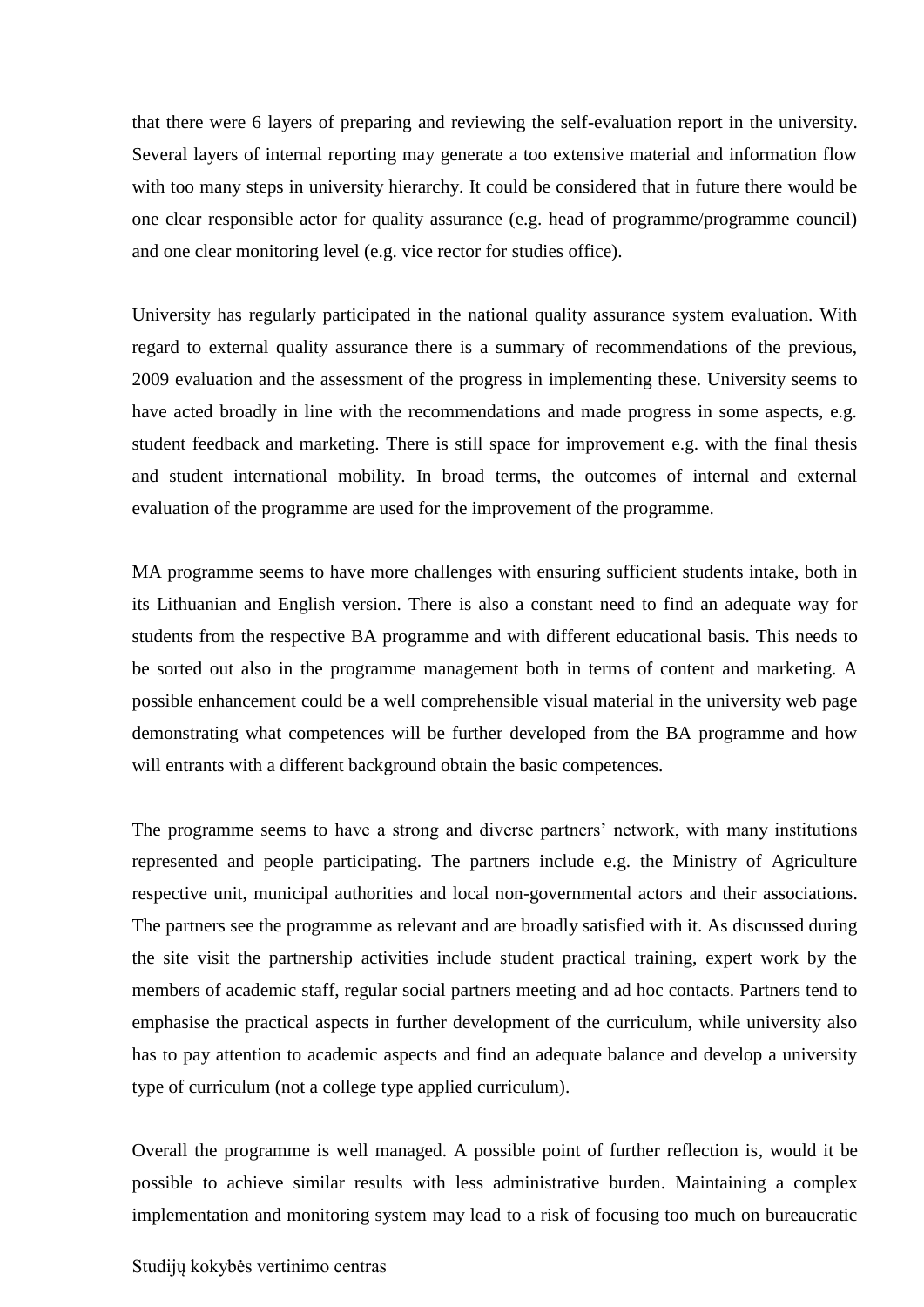aspects of programme provision at the expense of attention to academic aspects (e.g. research methods, quality of thesis, public administration content).

Another point to consider in programme management is creating synergy between studies in Lithuanian and English language version of the programme. For example, there could be an opportunity or even a requirement for Lithuanian version students to take one or some course(s) in English with their English version counterparts. Mutual exchange could also be fostered during the more practical aspects of the curriculum where the Lithuanian version students could help their peers with the national and local context.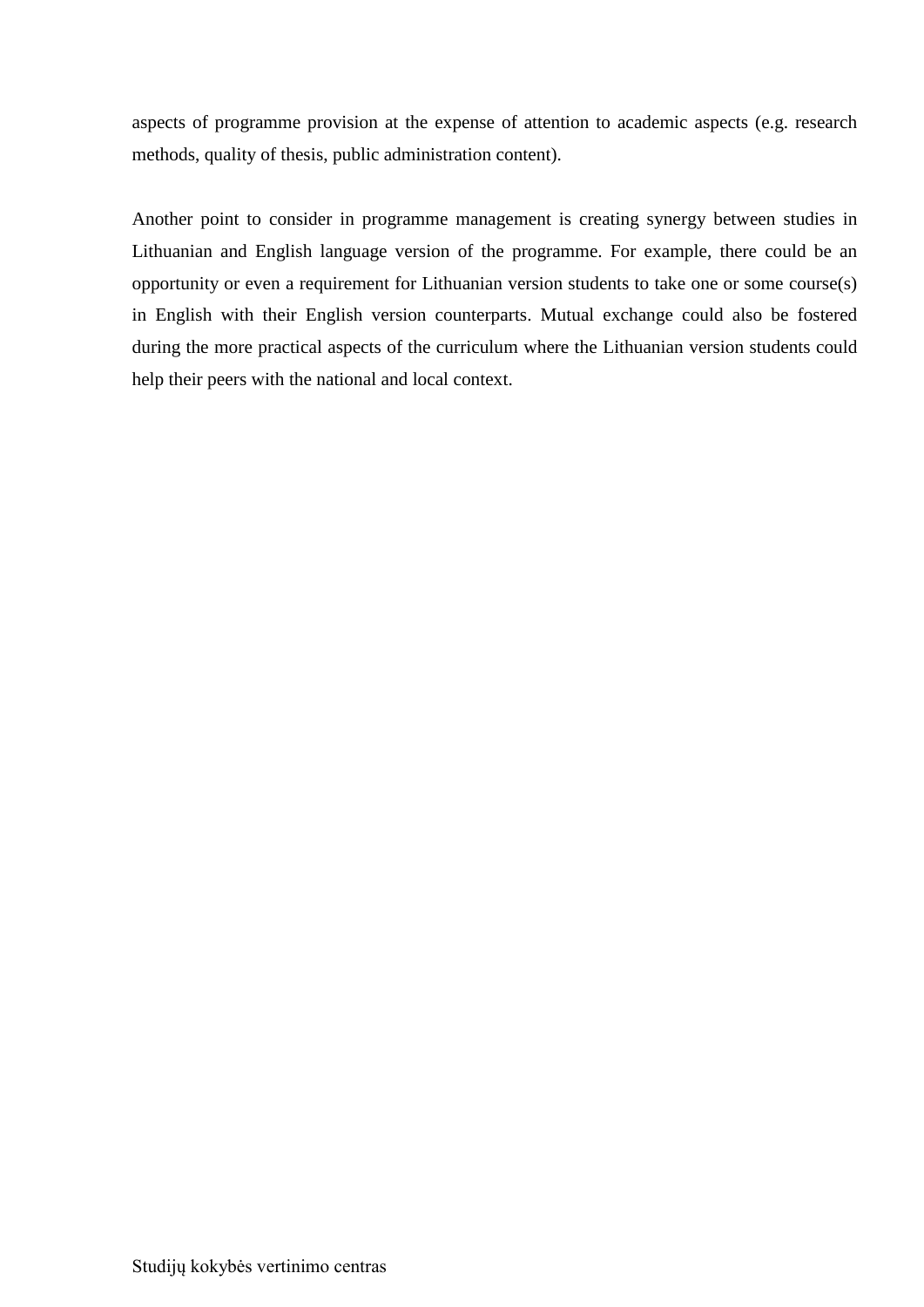#### <span id="page-18-0"></span>**III. RECOMMENDATIONS**

- 1. ASU are recommended to rethink according to the programme aims and learning outcomes - the choice of branch and change it or to better highlight the public administration affiliation of the programme.
- 2. As programme is delivered in English it is necessary to ensure to have more literature on Public Administration in English.
- 3. It is recommended to develop student's skills of academic research designs and methods. A suggestion is to start Master programme with an "orientation week" to make sure students have similar basic knowledge from taken different bachelor programmes at ASU or other universities, national or international. Letting students take part in Young research conferences, where students need to present an article is a good practice, which is already used at ASU. The close relationship between students and teachers and involving students in on-going research is a great opportunity, which is offered at this programme.
- 4. Stronger integration of the subjects of public administration is recommended to be developed into the programme.
- 5. Courses offered in English are recommended to be developed for international and Lithuanian students together to create synergy between studies in Lithuanian and English language version of the programme. A suggestion is for Lithuanian students to take one or some course(s) in English with their English version counterparts. Lithuanian students could help their peers with the national and local context during the more practical aspects of the course.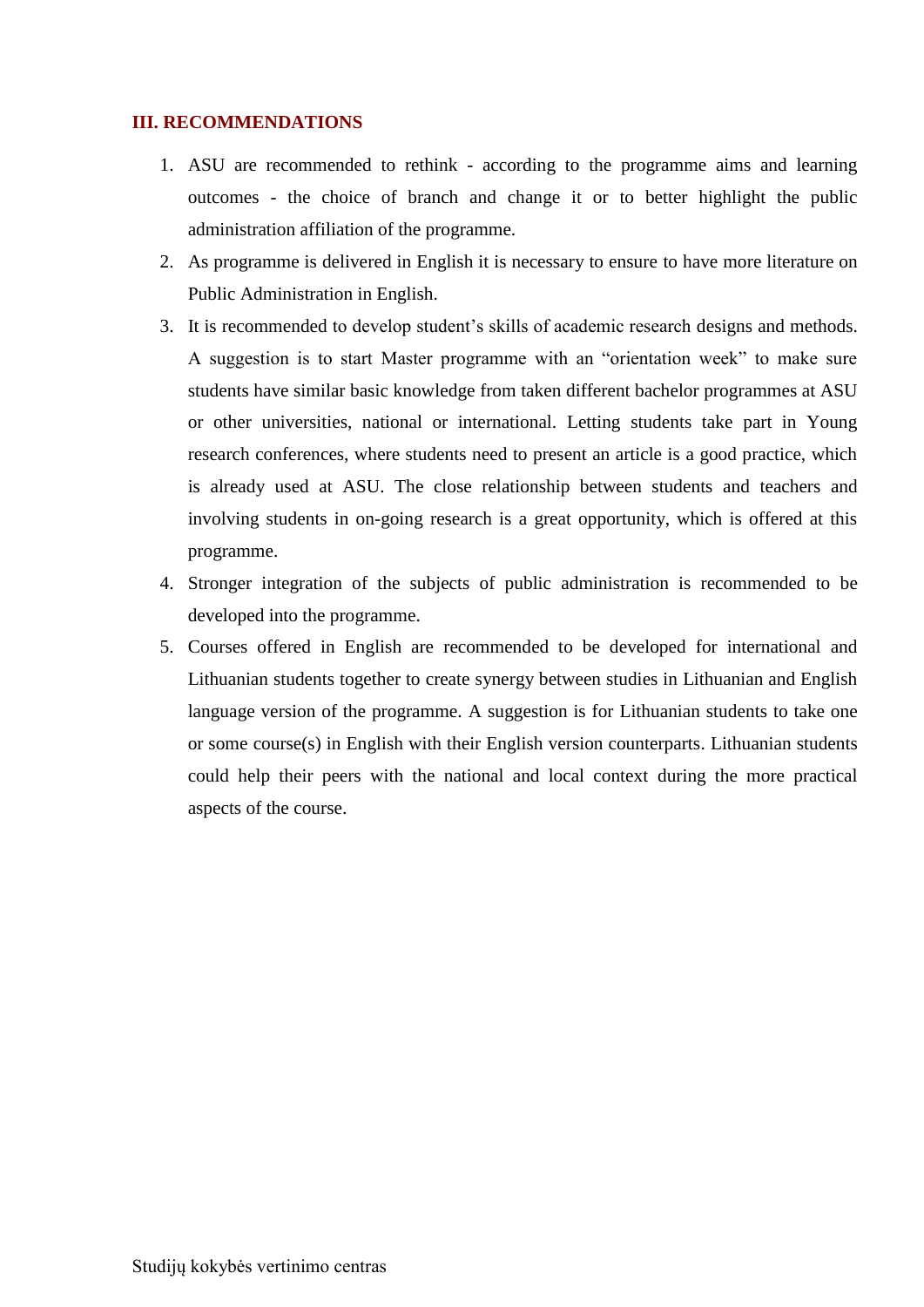#### <span id="page-19-0"></span>**IV. SUMMARY**

The panel team was provided with a large number of documents and students thesis, which complimented the self-evaluation report (SER) together with meetings with more than 60 persons involved in the different programmes. The team were surprised there was five different versions of the program with the same syllabus since this was not mentioned in the SER, which made the evaluation process sometimes confusing. Recommendations are made to stress the learning outcomes related to research process. Regardless of this, the overall impression of this programme and it´s organisation is satisfactory.

It seems to be a good relation and communication between teachers and students. Ambition of students is high. There was an impressive collaboration between ASU and different professional actors in the region, a strong community feeling. Even thou the Faculty seem to be very organised, the administrative burden for teaching staff seems to be high. Localities/facilities at ASU have recently been renovated and are good.

Study programme delivered in English show some prospects. ASU are able to recruit international students and shows they are vital and have strengths in given lectures in a foreign language. According to students, ASU has a good reputation internationally. Students are ambitious and plan to go back to their own countries to work with society changes and rural development or continue into doctoral studies. By combining classes for Lithuanian and international students, which is something the accreditation team recommend to be developed students will gain knowledge from different perspectives. Level of internationalisation is high for incoming students but can be developed to increase the amount of out-going students.

Further recommendations are to improve areas of research methods: English literature at the library can be developed. Chosen subject for thesis can be better balanced to the subject public administration and management. According to the site visit it is easy to find professionals in the field, who can give supervisors through all the organisations who would like to take part in the programme.

<span id="page-19-1"></span>Providing a special room for improving academic research methods is good. Since research methods vary, rooms should also. A possibility, which can be used, is to collaborate with different programmes at the university to develop this further.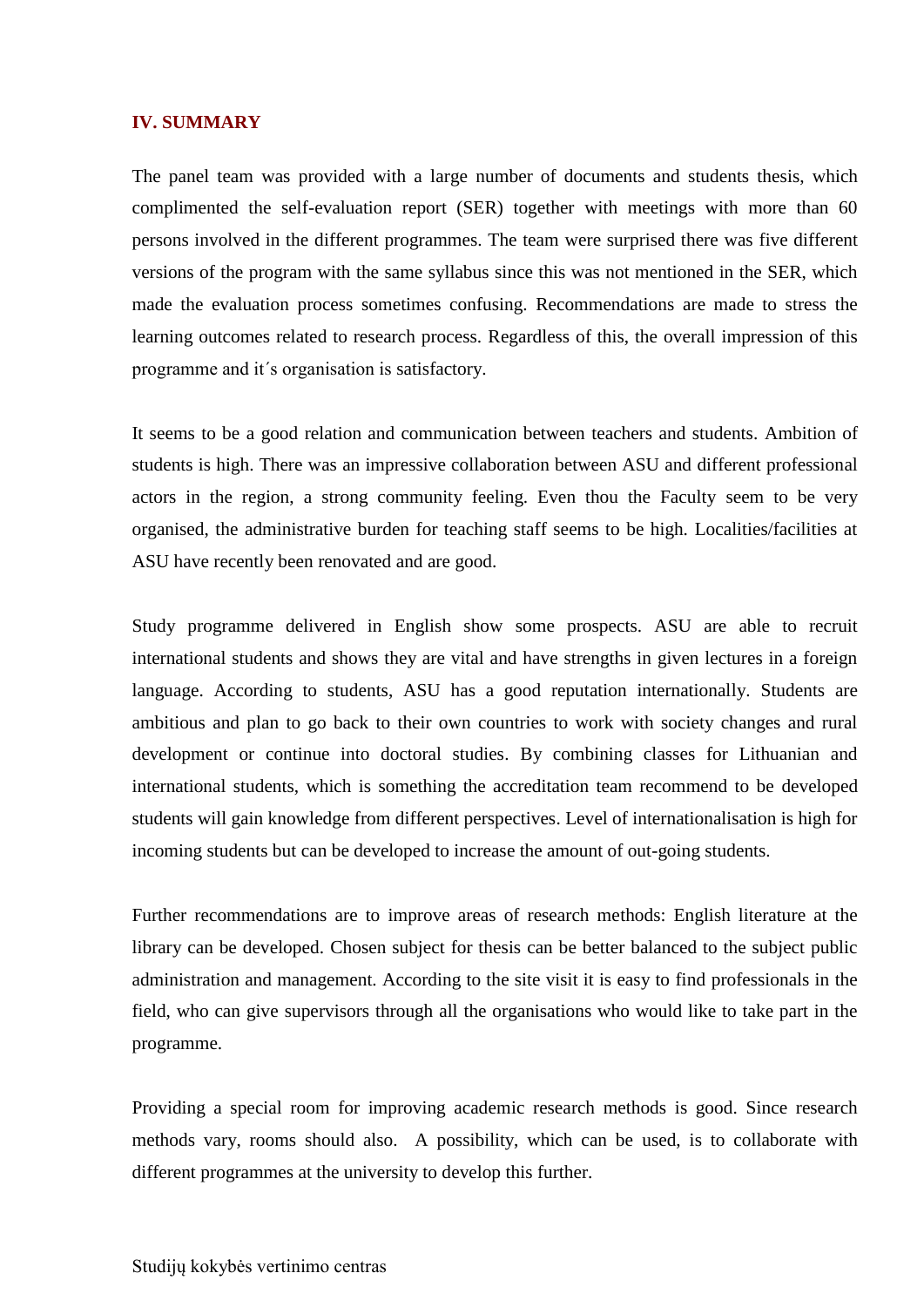### **V. GENERAL ASSESSMENT**

The study programme *Administration of Rural Development* (state code – 621N70002) at Aleksandras Stulginskis University is given **positive** evaluation.

| No. | <b>Evaluation Area</b>                             | <b>Evaluation of</b><br>an area in<br>points* |
|-----|----------------------------------------------------|-----------------------------------------------|
|     | Programme aims and learning outcomes               |                                               |
| 2.  | Curriculum design                                  |                                               |
| 3.  | Teaching staff                                     | 3                                             |
| 4.  | Facilities and learning resources                  | 3                                             |
| 5.  | Study process and students' performance assessment | 3                                             |
| 6.  | Programme management                               | 3                                             |
|     | <b>Total:</b>                                      |                                               |

*Study programme assessment in points by evaluation areas*.

\*1 (unsatisfactory) - there are essential shortcomings that must be eliminated;

2 (satisfactory) - meets the established minimum requirements, needs improvement;

3 (good) - the field develops systematically, has distinctive features;

4 (very good) - the field is exceptionally good.

| Grupės vadovas: | PhD. Maria Wolmesjö                             |
|-----------------|-------------------------------------------------|
| Team leader:    |                                                 |
| Grupės nariai:  | PhD. Benedikt Friedrich-Albert Konstantin Speer |
| Team members:   |                                                 |
|                 | PhD. Leif Kalev                                 |
|                 | PhD. dr. Regimantas Čiupaila                    |
|                 | Ms Augustė Dementavičienė                       |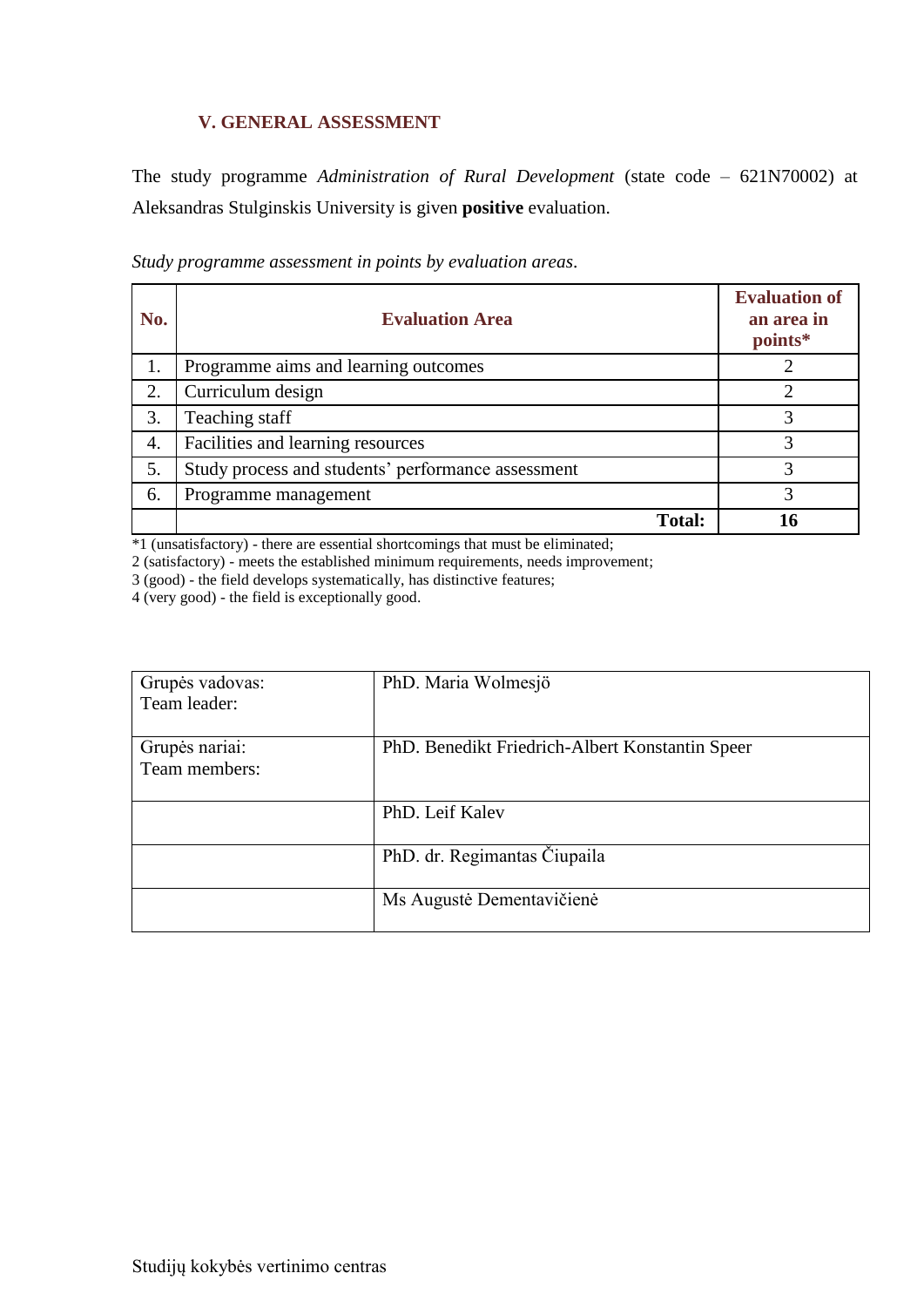# **ALEKSANDRO STULGINSKIO ANTROSIOS PAKOPOS STUDIJŲ PROGRAMOS**  *KAIMO PLĖTROS ADMINISTRAVIMAS* **(VALSTYBINIS KODAS – 621N70002) 2017-04-20 EKSPERTINIO VERTINIMO IŠVADŲ NR. SV8-62 IŠRAŠAS**

<...>

#### **V. APIBENDRINAMASIS ĮVERTINIMAS**

Aleksandro Stulginskio studijų programa *Kaimo plėtros administravimas* (valstybinis kodas – 621N70002) vertinama teigiamai.

| Eil.             | <b>Vertinimo sritis</b>                          | <b>Srities</b> |
|------------------|--------------------------------------------------|----------------|
| Nr.              |                                                  | jvertinimas,   |
|                  |                                                  | balais*        |
| 1.               | Programos tikslai ir numatomi studijų rezultatai | $\overline{2}$ |
| 2.               | Programos sandara                                | $\overline{2}$ |
| 3.               | Personalas                                       | 3              |
| $\overline{4}$ . | Materialieji ištekliai                           | 3              |
| 5.               | Studijų eiga ir jos vertinimas                   | 3              |
| 6.               | Programos vadyba                                 | 3              |
|                  | Iš viso:                                         | 16             |

\* 1 - Nepatenkinamai (yra esminių trūkumų, kuriuos būtina pašalinti)

2 - Patenkinamai (tenkina minimalius reikalavimus, reikia tobulinti)

3 - Gerai (sistemiškai plėtojama sritis, turi savitų bruožų)

4 - Labai gerai (sritis yra išskirtinė)

<...>

### **IV. SANTRAUKA**

Ekspertų grupei buvo pateikta nemažai dokumentų ir studentų darbų, kurie papildė savianalizės suvestinę, o susitikimai vyko su daugiau nei 60 asmenų, susijusių su skirtingomis programomis. Ekspertai nustebo sužinoję, kad yra penkios skirtingos studijų programos versijos, turinčios tą patį dalykų turinį, nors tai nebuvo minėta savianalizės suvestinėje, todėl kartais buvo painu vertinti. Rekomenduojama akcentuoti studijų rezultatus, susijusius su tyrimų procesu. Nepaisant to, bendras įspūdis apie šią studijų programą ir jos organizavimą yra geras.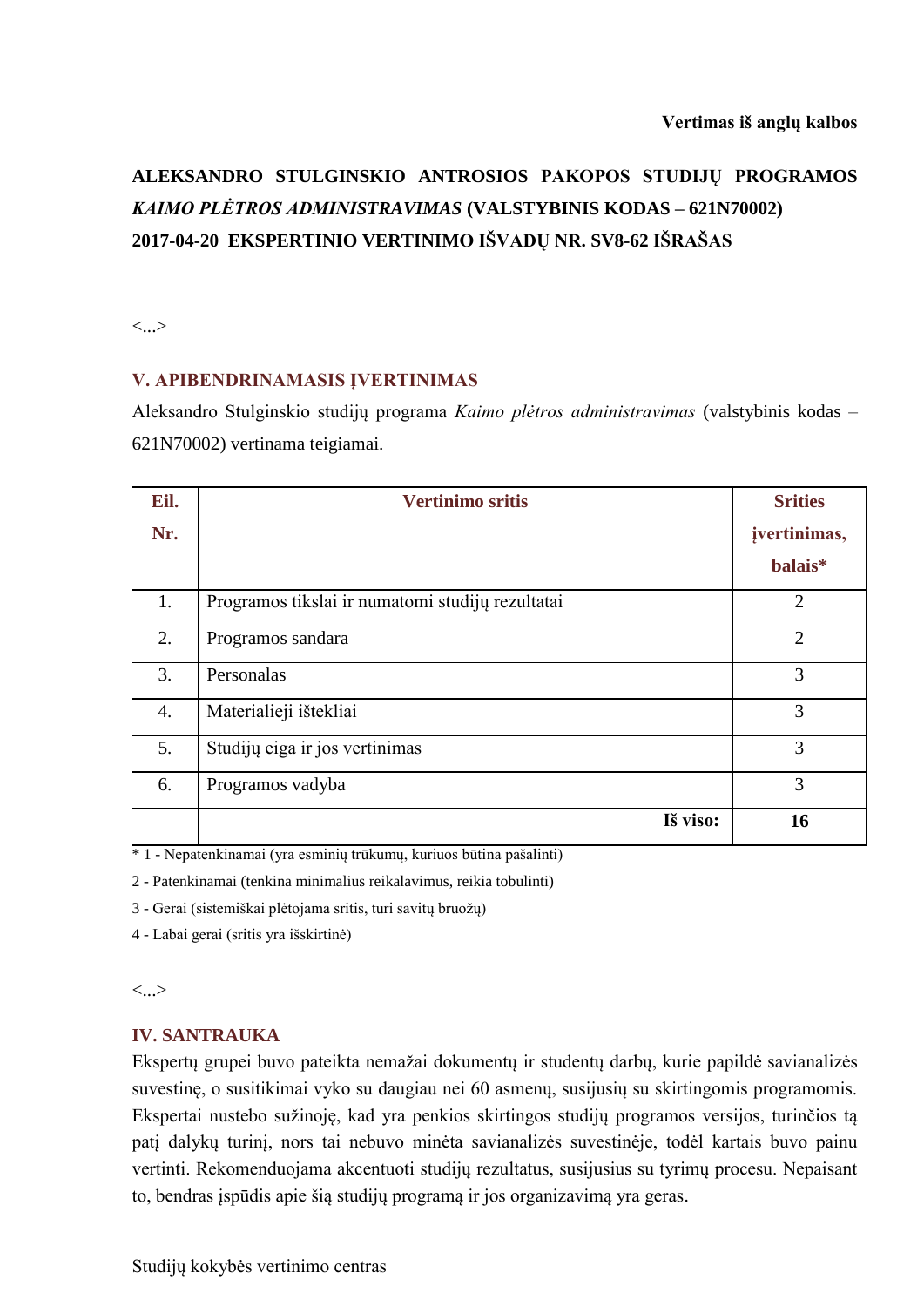Panašu, kad dėstytojų ir studentų tarpusavio santykiai ir bendravimas yra geri. Studentų ambicijos didelės. Pastebėtas įspūdingas ASU ir įvairių regione dirbančių specialistų bendradarbiavimas ir stiprus bendruomeniškumo jausmas. Nors fakultetas atrodo labai organizuotas, dėstytojams tenkanti administracinė našta yra didelė. ASU infrastruktūra ir materialioji bazė neseniai buvo atnaujintos ir yra geros kokybės.

Anglų kalba vykdoma studijų programa turi perspektyvų. ASU geba pritraukti užsienio studentų ir demonstruoja, kad yra gyvybingas ir pajėgus vykdyti studijas užsienio kalba. Pasak studentų, ASU turi gerą tarptautinę reputaciją. Studentai yra ambicingi ir ketina grįžti į savo šalis bei dirbti su visuomenės pokyčiais ir kaimo plėtra arba tęsti doktorantūros studijas. Sujungus Lietuvos ir užsienio studentų paskaitas, kaip rekomenduoja ekspertų grupė, studentai įgis žinių skirtingais aspektais. Tarptautiškumo lygis yra aukštas, vertinant atvykstančiųjų studentų skaičių, tačiau išvykstančiųjų studentų skaičių reikėtų didinti.

Toliau pateikiamos rekomendacijos, kaip gerinti tyrimų metodų aspektą. Galima papildyti bibliotekos išteklius literatūra anglų kalba. Pasirinktas baigiamųjų darbų temas galima geriau pritaikyti dalykui "Viešasis administravimas ir valdymas". Vizito metu nustatyta, kad tarp visų organizacijų, pageidaujančių dalyvauti studijų programoje, nesunku rasti srities specialistų, galinčių pasiūlyti konsultantus.

Specialūs kabinetai mokslinių tyrimų metodams tobulinti yra sveikintini. Tačiau kadangi tyrimų metodai skiriasi, kabinetai taip pat turėtų skirtis. Šį aspektą galima toliau tobulinti bendradarbiaujant su skirtingomis universiteto vykdomomis studijų programomis.

<…>

### **III. REKOMENDACIJOS**

- 1. ASU rekomenduojama dar kartą apsvarstyti pasirinktą šaką, atsižvelgiant į programos tikslus ir studijų rezultatus, ir ją pakeisti arba labiau pabrėžti studijų programos priskyrimą viešojo administravimo sričiai.
- 2. Kadangi programa vykdoma anglų kalba, būtina užtikrinti, kad būtų daugiau literatūros viešojo administravimo tema anglų kalba.
- 3. Rekomenduojama ugdyti studentų mokslinių tyrimų dizaino ir metodų įgūdžius. Siūloma magistrantūros studijų pradžioje pravesti įvadinę savaitę, siekiant užtikrinti, kad studentai, baigę skirtingas ASU ar kitų šalies ar užsienio universitetų bakalauro studijų programas, turėtų panašių bazinių žinių. Studentų dalyvavimas jaunųjų tyrėjų konferencijose, kuriose jie turi pristatyti savo straipsnius, yra gera praktika, jau naudojama ASU. Glaudūs studentų ir dėstytojų tarpusavio ryšiai bei studentų įtraukimas į vykdomus tyrimus yra puiki galimybė, siūloma šioje studijų programoje.
- 4. Rekomenduojama labiau integruoti viešojo administravimo dalykus į studijų programą.

#### Studijų kokybės vertinimo centras